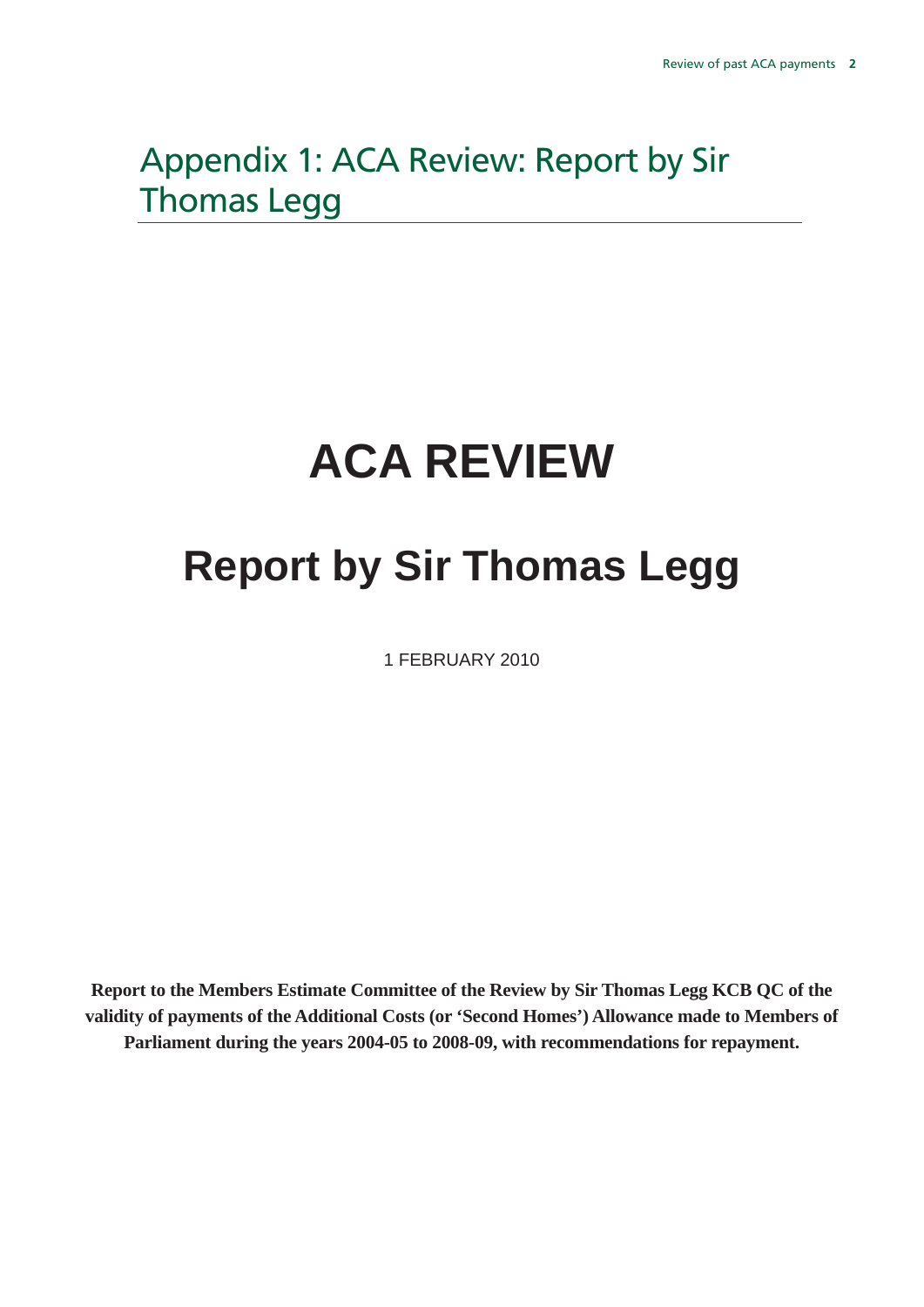# **CONTENTS**

| <b>REPORT</b>                                                     | Paras.      |
|-------------------------------------------------------------------|-------------|
| <b>Opening</b>                                                    |             |
| <b>Executive Summary</b>                                          |             |
| <b>Introduction</b>                                               |             |
| Remit                                                             | $1-5$       |
| Personnel                                                         | $6 - 7$     |
| <b>Tributes</b>                                                   | $8 - 9$     |
| <b>Background</b>                                                 |             |
| History of the ACA                                                | $10 - 22$   |
| Usage of the ACA                                                  | $23 - 24$   |
| Flaws of the system                                               | $25 - 34$   |
| The task and the process                                          |             |
| Approach and scope                                                | $35 - 42$   |
| Other investigations                                              | $43 - 44$   |
| Scale                                                             | $45 - 47$   |
| Process                                                           | $48 - 50$   |
| Interpretation of the rules                                       |             |
| Nature of the task                                                | $51 - 53$   |
| Elements of the rules                                             | 54          |
| Green Book                                                        | $55 - 57$   |
| Practice of the Fees Office                                       | 58          |
| Fundamental principles                                            | 59-68       |
| The requirement of propriety                                      | $69 - 73$   |
| <b>Application of the rules</b>                                   |             |
| Insufficient evidence                                             | $74 - 78$   |
| Breach of specific rules                                          | $79 - 80$   |
| Breach of principles                                              | $81 - 88$   |
| Individual conclusions and recommendations                        | 89-94       |
| The broad result                                                  | $95 - 100$  |
| <b>Closing considerations</b>                                     |             |
| Appeal                                                            | $101 - 102$ |
| Cost of review                                                    | 103         |
| Envoi                                                             | 104         |
| <b>ANNEX</b><br><b>Individual Conclusions and Recommendations</b> |             |

Members of Parliament Former Members of Parliament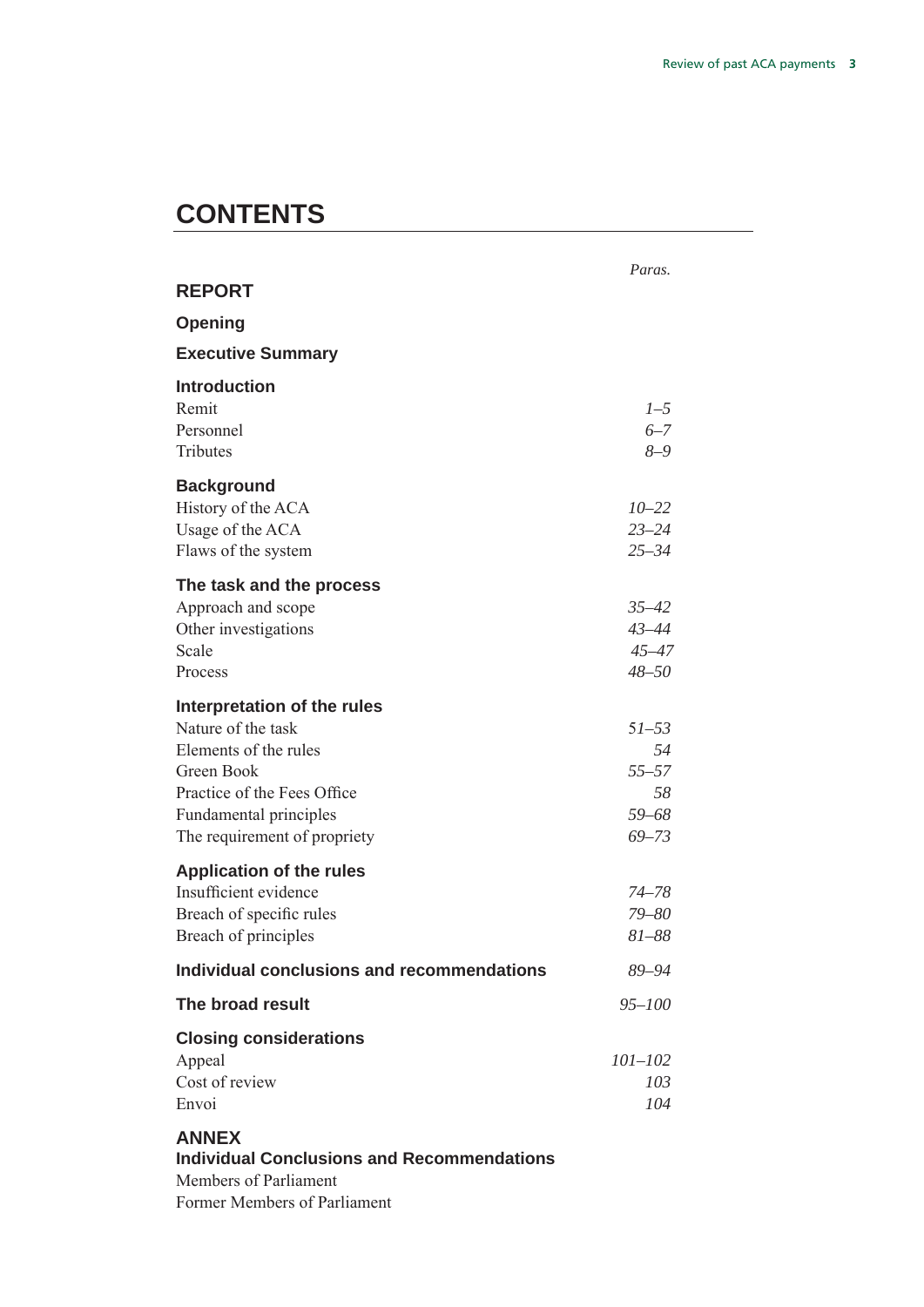# **ACA REVIEW**

# **Report by Sir Thomas Legg**

*To the Right Honourable the Speaker and the Members Estimate Committee of the House of Commons:-* 

You appointed me in June 2009 to determine the validity of payments of the Additional Costs Allowance (ACA) made to Members of Parliament during the period April 2004 to March 2009, and to recommend any repayments which MPs should make.

An earlier version of this report was submitted on 16 December 2009. However, following your decision to allow MPs to appeal against my recommendations, you asked me to complete certain outstanding work during the appeal process and update the report to coincide as far as possible with the completion of that process. This final report therefore speaks from 1 February 2010.

This main part of my report sets out the background to my review, my approach and reasoning, and general remarks and considerations. My individual conclusions and recommendations about the 752 MPs and former MPs concerned are set out in the Annex.

I submit this report in the hope that it will contribute to restoring full public confidence in Members of Parliament, thus enabling the House of Commons to move forward with confidence in its vital role as the democratically-elected and leading branch of our national legislature.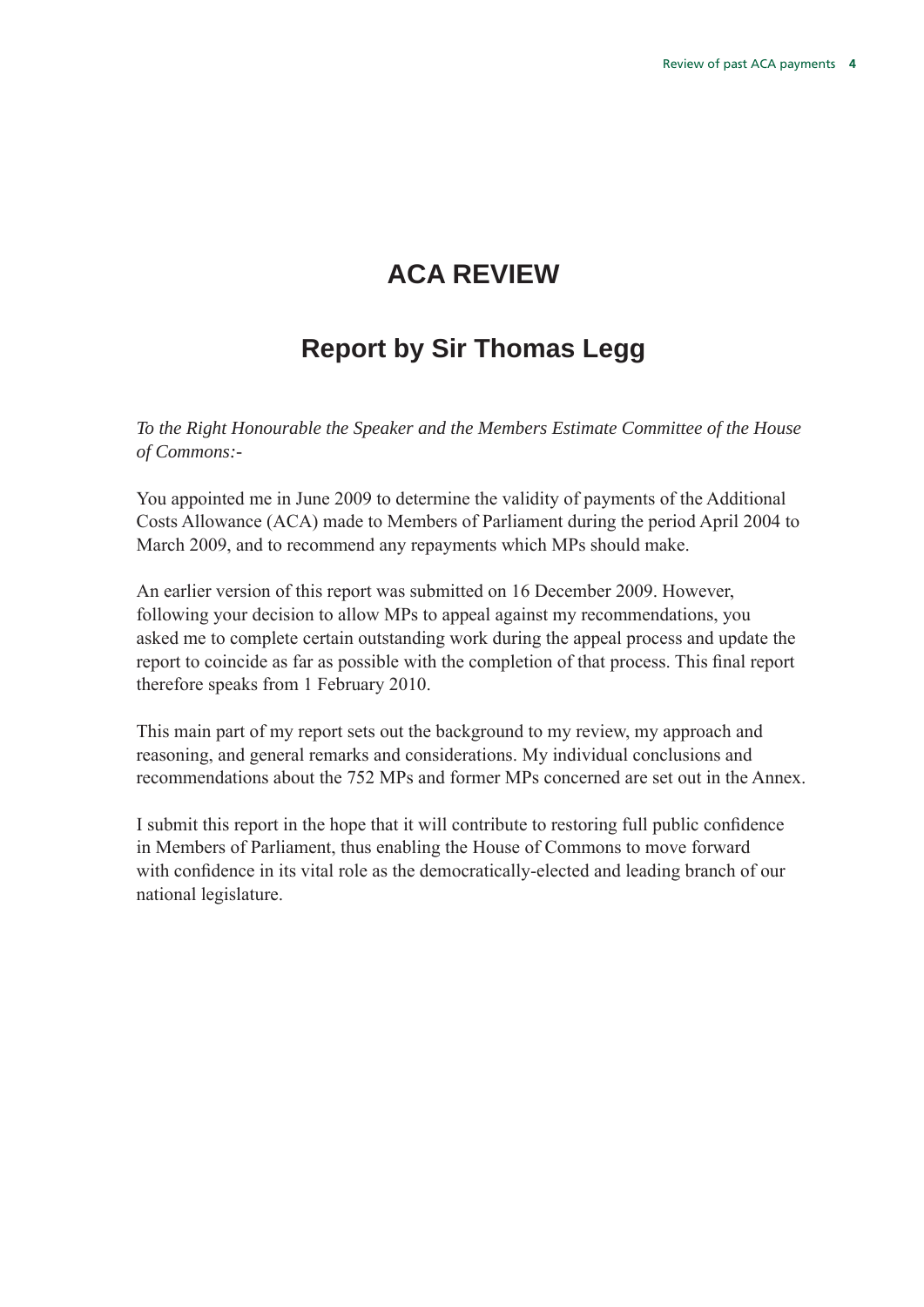# **Executive summary**

- **1.** I have carried out this review in accordance with my terms of reference, and as fairly as I can to the public purse on the one hand and to the 752 MPs and former MPs concerned on the other (paragraphs 35-36).
- **2.** The ACA system was deeply flawed. In particular, the rules were vague, and MPs were themselves self-certifying as to the propriety of their use of the allowance. Taken with the prevailing lack of transparency and the 'culture of deference', this meant that the Fees Office's decisions lacked legitimacy; and many of them were in fact mistaken (paragraphs 25-34, 52).
- **3.** My remit calls for objective decisions on the validity of ACA payments. My conclusions and recommendations imply no reflection on the conduct or motives of individual MPs (paragraph 37).
- **4.** By the same token, where I have judged ACA payments invalid, I have recommended that the MPs who received them should repay them in full. In his separate review, Sir Paul Kennedy has decided appeals from MPs claiming special reasons why repayments recommended by me should be remitted (paragraph 38).
- **5.** An MP's overall expenditure of the ACA was irrelevant to the validity or otherwise of the individual payments that he or she actually received. If invalid, such payments could not be legitimated by the fact that the MP receiving them did not claim up to the limit of the whole annual allowance (paragraph 39).
- **6.** The ACA was and is an annual allowance based on financial years. There was no scope for carry-over, and under-claims in one year could not off-set over-claims in another. Nor could the ACA be used for expenditure only payable under other Parliamentary allowances (paragraph 40).
- **7.** My remit requires me to apply the rules and standards governing the ACA during the review period. It is not open to me to question the main structure of the ACA, however questionable some aspects of it may now appear. Examples were the MP's option to designate and re-designate his or her second home, the size of mortgages, and whether a second home was needed at all. These aspects will fall for decision by the Independent Parliamentary Standards Authority as part of the future system, in light of the report of the Committee on Standards in Public Life. During my review period, they were plainly permitted (paragraphs 41-42).
- **8.** My review was excluded from dealing with issues under investigation before 20 July 2009 by the Parliamentary Commissioner for Standards or at any stage by the Police; nor has it dealt with tax aspects, which fall to HM Customs and Revenue (paragraphs 43- 44).
- **9.** A particular challenge has proved to be the widespread lack of proper evidence on the record from MPs to support substantial payments, especially of mortgage interest, even though this was expressly required by the rules (paragraph 46-47).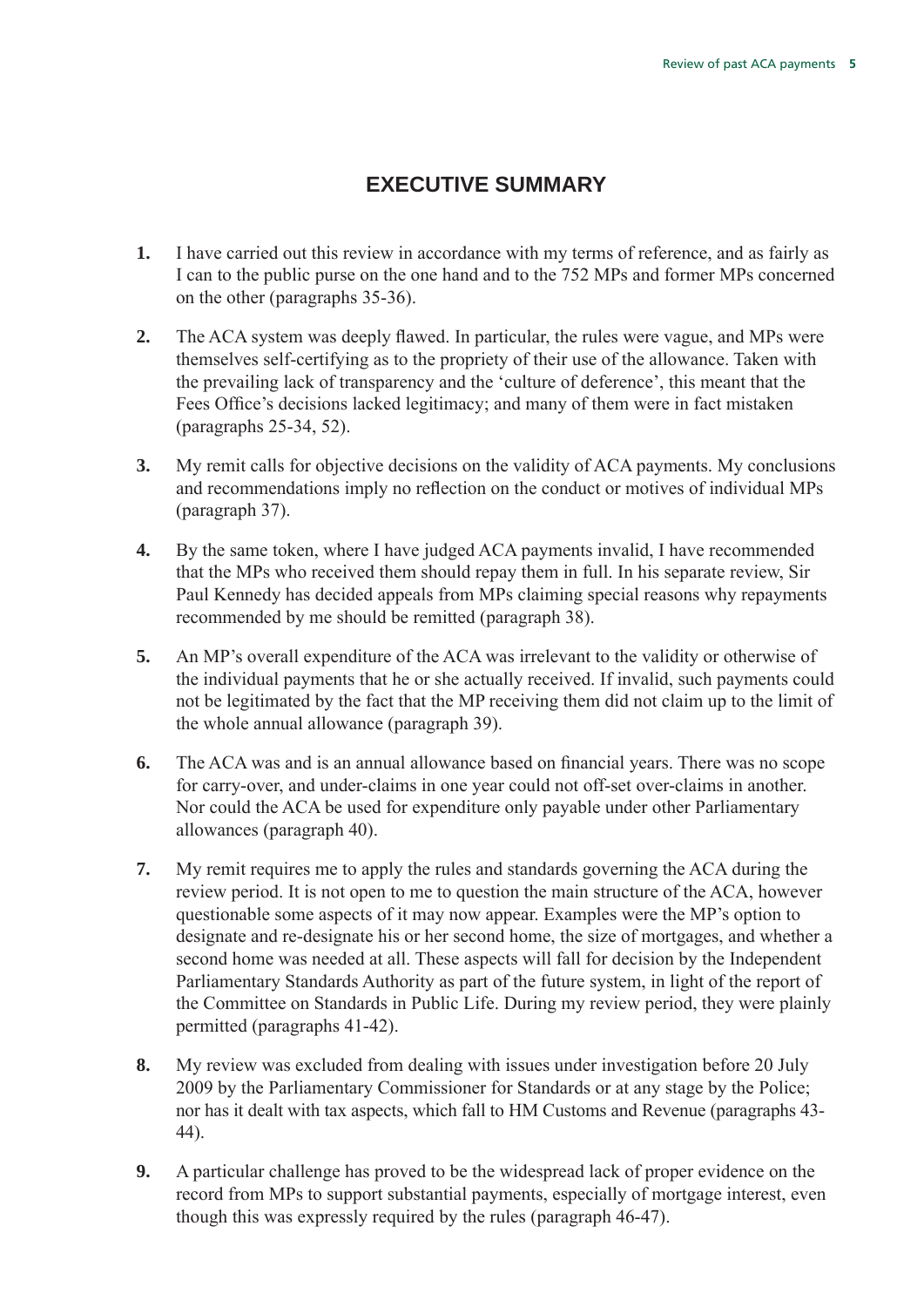- **10.** The interpretation of the rules and standards in force at the time is not straightforward. However, it is clear that, as well as the specific provisions of the Green Book, the rules and standards included fundamental principles which were also laid down and published by the House and its authorities at the time (paragraphs 51-53, 59-68).
- **11.** These principles, taken together, amounted to the same general requirement of propriety in the use of public money which the House of Commons itself requires across government and the public sector (paragraph 69).
- **12.** It followed, among other things, that the ACA could never be properly used as a supplementary source of income. It could only be used as reimbursement for specific and proportionate expenditure on accommodation needed for the performance of Parliamentary duties (paragraph 70).
- **13.** Payments by the Fees Office which contravened these requirements breached the published rules and standards in force at the time. To hold such payments invalid is not to impose new rules retrospectively, but to apply *now* the rules that were properly in force *then*, but were overlooked or misunderstood at the time (paragraph 71).
- **14.** For this reason, the fact that in some cases the Fees Office and MPs acted in apparent ignorance of the rules and standards then in force cannot cure the invalidity of the payments. Suggestions that MPs necessarily acted 'in accordance with the rules' simply because the Fees Office made payments to them, and even encouraged and endorsed their claims, are therefore misconceived (paragraphs 72-73).
- **15.** Against this background, while most ACA payments appear to have been valid, a considerable number of them (a) could not initially be judged valid or invalid, in the absence of the necessary supporting evidence; or (b) were invalid because they breached specific Green Book rules; or (c) were invalid because they breached the essential requirement of propriety (paragraph 74).
- **16.** Where essential evidence to support significant payments was lacking, MPs were requested to provide it. Most of those concerned have done so (paragraph 75).
- **17.** In the few cases where they failed to do so on reasonable notice, and in the absence of special reasons to the contrary, the ACA payments involved have been determined to be invalid, and the whole allowance recommended to be repaid (paragraph 76).
- **18.** However, MPs have not been requested to provide evidence which was not required at the time, or which it would be unreasonably disproportionate to request now (paragraphs 77-78).
- **19.** Where ACA payments were clearly in breach of specific Green Book requirements, those payments have been judged invalid and the MPs who received them have been recommended to repay them. Many have already done so (paragraph 79).
- **20.** Certain *de minimis* exceptions have been made for relatively insignificant payments (paragraph 80).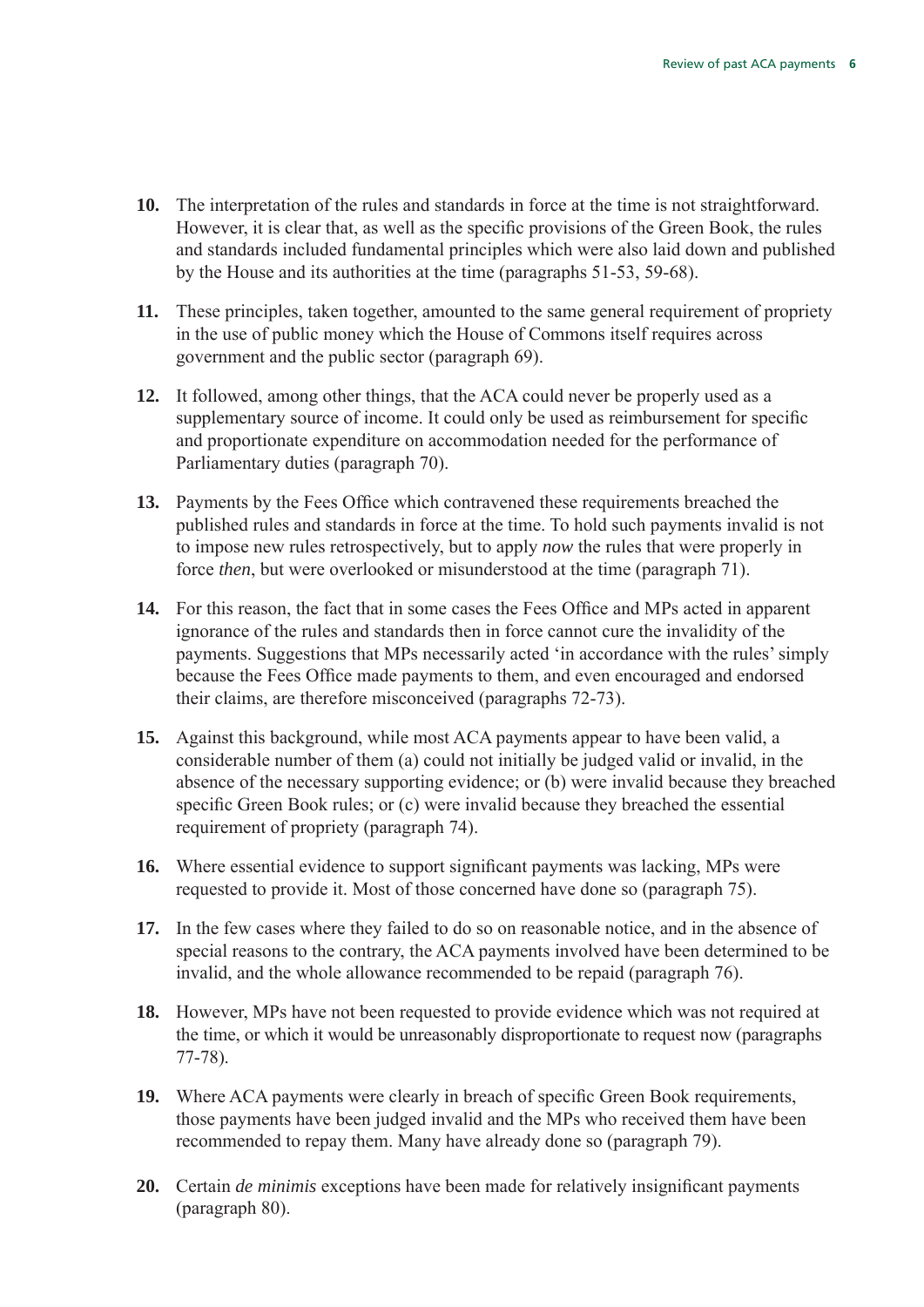- **21.** Where ACA payments were clearly in breach of the requirement of propriety, those payments have also been judged invalid, and the MPs who received them have been recommended to repay them. Many have already done so (paragraph 81).
- **22.** Payments of disproportionate amounts for purposes secondary to the defined scope and purpose of the allowance thereby breached the requirement of propriety. Although the Fees Office applied acceptable limits in some such cases, such as the costs of furniture and household equipment, it failed to do so consistently in others, notably the costs of cleaning and garden maintenance (paragraph 82-83).
- **23.** Proportionate limits on such expenditure must be taken to have been in force. Accordingly, payments in excess of £2,000 and £1,000 a year for cleaning and garden maintenance respectively in MPs' second homes have been judged disproportionate and therefore invalid (paragraphs 84-85).
- **24.** A small number of cases involved conflicted transactions, where MPs used the ACA to buy or rent a second home from, or have works to it done by, a relative, business associate or employee. The use of the ACA in such circumstances also breached the requirement of propriety, and the view has been taken that in such cases the whole allowance ought to be repaid (paragraphs 86-88).
- **25.** The broad picture that emerges from the review is that, out of the £55.5m. spent on the ACA during the review period, just over £1.3m. has been recommended for repayment and almost £800,000 has already been repaid, although this includes some excess repayments (paragraph 96-97).
- **26.** 48% of the 752 MPs and former MPs concerned have no issues arising from the review and 52% have been recommended to make repayments (paragraph 99).
- **27.** Three MPs have been recommended to repay sums over £40,000, the highest being just under £65,000; 56 MPs have been recommended to repay sums between £40,000 and £5,000; 182 MPs have been recommended to repay sums between £5,000 and £1,000; and 149 MPs have been recommended to repay sums between £1,000 and £100 (paragraph 100).
- **28.** The overall effect of Sir Paul Kennedy's decisions to remit repayments will be to reduce the total amount repayable under my recommendations by just under £185,000 (14%) to £1.12m., and will bring the highest single recommended repayment down to £42,458 (paragraph 102).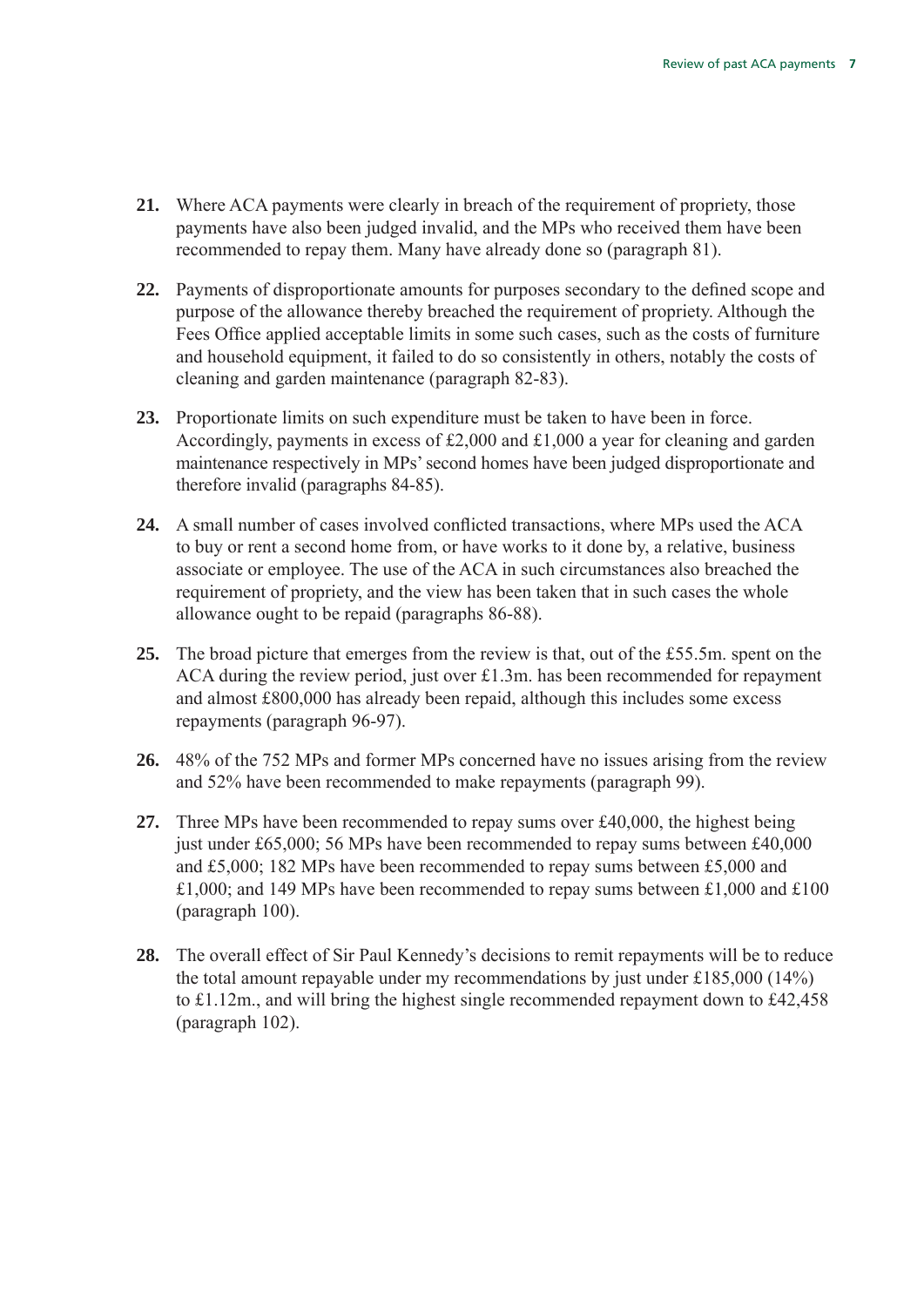# **INTRODUCTION**

#### **Remit**

- 1. On 23 June 2009, the Leader of the House, Ms Harriet Harman MP, referring back to earlier statements about Parliamentary expenses and allowances, said that "On payback, work has begun by Sir Thomas Legg, who has been contracted by the House authorities to lead a reassessment of all claims over the over the last four years and, having reconsidered each claim and the evidence submitted to support it, to report back whether it was within the rules as they obtained at the time, with a view to ensuring that where there has been overpayment, it is paid back. The public expect that over-claims will be paid back, and that will happen, together with any necessary disciplinary action" (Official Report, Col. 678).
- 2. On 30 June, the Members Estimate Committee (MEC) confirmed that the terms of reference of my review would be:-

 *'To conduct an independent review of all claims made by Members of Parliament (except those who have since died) for the Additional Costs Allowance during the financial years 2004-05 to 2007-08;*

 *To examine all payments made on such claims, against the rules and standards in force at the time, and identify any which should not have been made, and any claims which otherwise call for comment;*

 *To allow Members who received such payments or made such claims a fair opportunity to make representations about them;*

 *Subject to any such representations, to recommend where necessary any repayments which Members should make and otherwise to comment as seems appropriate; and*

*To report as soon as possible to the Members Estimate Committee.'*

- 3. The following day, 1 July 2009, the establishment of the review was announced to all Members of Parliament by letters and to the public by a press release.
- 4. On 20 July 2009, the Members Estimate Committee amended my terms of reference to include in the review the financial year 2008-09, and to exclude from it any payments under investigation by the Parliamentary Commissioner for Standards before 20 July 2009, or at any stage by the Police. This too was announced to MPs.
- 5. It is important to notice that my review only covered the ACA. It did not cover any of the other Parliamentary allowances, namely those for staff, offices, communications, travel and redundancy.

#### **Personnel**

6. My own background has been as a government lawyer in the Lord Chancellor's Department (now the Ministry of Justice). I served as its Permanent Secretary, and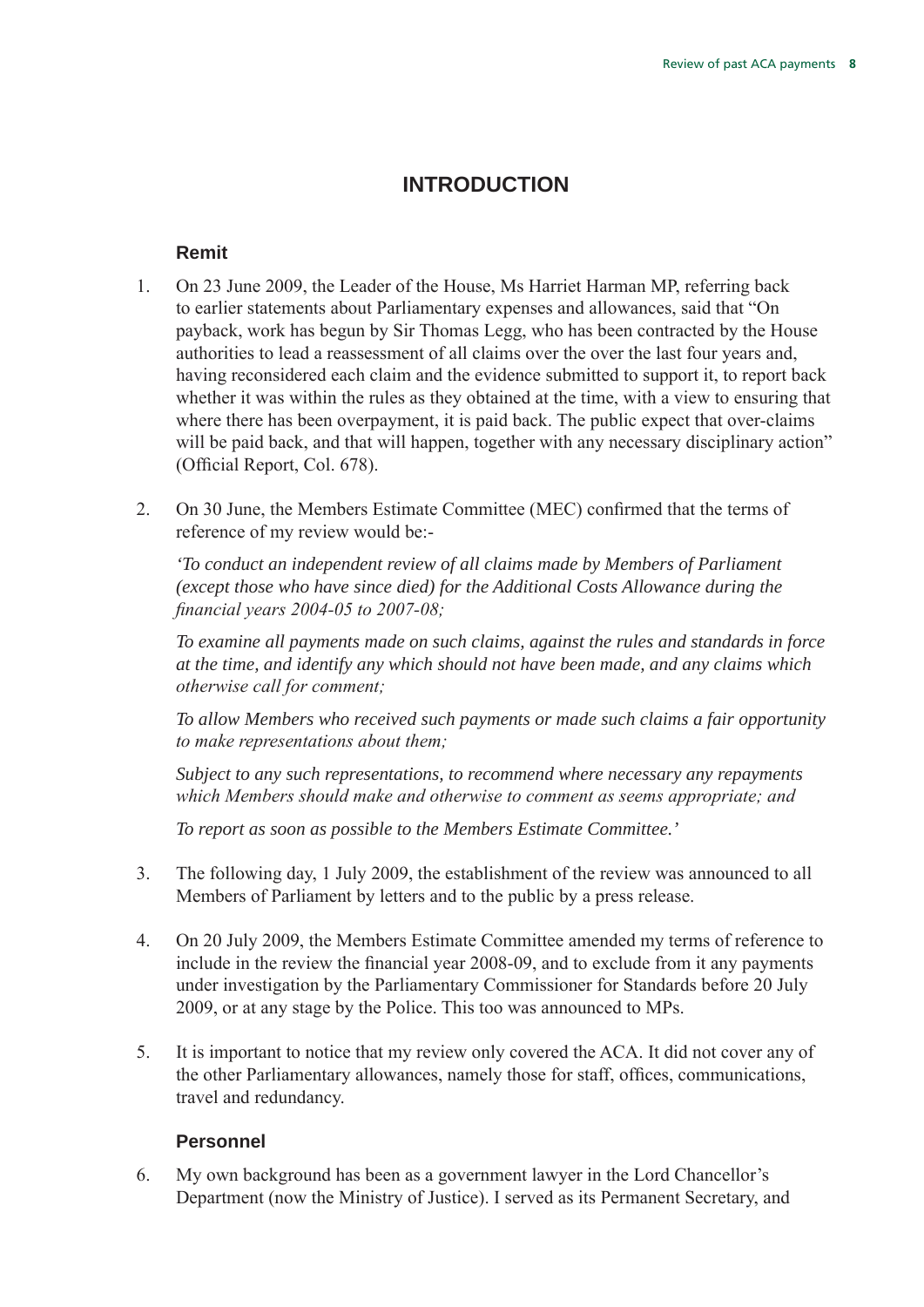therefore as its Accounting Officer, from 1989 to 1998. During most of my 36 years in the Department, I worked in the Palace of Westminster. As Permanent Secretary, I was also Clerk of the Crown in Chancery and, as such, an officer of both Houses of Parliament. After that, I served for nearly ten years on the House of Commons Audit Committees. In that capacity, my concern about the system of MPs' expenses, dating from 2004, the first year the Committee had jurisdiction in the field, is on the public record.

7. My supporting team for this review ranged in number from 54 down to 10 over the successive phases of the task. It was widely based, and included colleagues drawn from PricewaterhouseCoopers, various branches of the House service, including the Department of Resources and the Internal Audit team, and former members of the Office of National Statistics. The discussions leading to the development of my approach to the system and rules included observers from the National Audit Office, and in determining individual cases I received critical challenge from a representative of the Audit Commission.

#### **Tributes**

- 8. While taking full personal responsibility for the review and for this report, I received invaluable assistance from the review team, and I am very grateful to them all. I pay especial tribute to Edward Wood (Project Director), Paul Dillon-Robinson (Head of Internal Audit), Paul Smith (Project Manager), Edwin Harland (PwC) and Michael Haworth-Maden (Audit Commission).
- 9. I would also like to record my thanks to the support services of the House of Commons and, also and especially, to the numerous individual MPs concerned who co-operated with my review.

### **Background**

#### **History of the ACA**

- 10. MPs with constituencies outside Inner London have to divide their time between Westminster and their constituencies and, as a result, can incur additional costs, either on hotels, renting a flat or buying a second home. This expenditure is necessary to enable them to carry out their Parliamentary duties.
- 11. That is the purpose of the ACA. During my review period, all MPs could claim it except those representing Inner London constituencies, who instead received a London supplement in their salaries. MPs representing outer London constituencies could choose whether to claim ACA or the London supplement.
- 12. Like other Parliamentary allowances, the ACA was administered and managed by the Operations Directorate of the Resources Department of the House of Commons, usually known (and referred to in this report) as the Fees Office.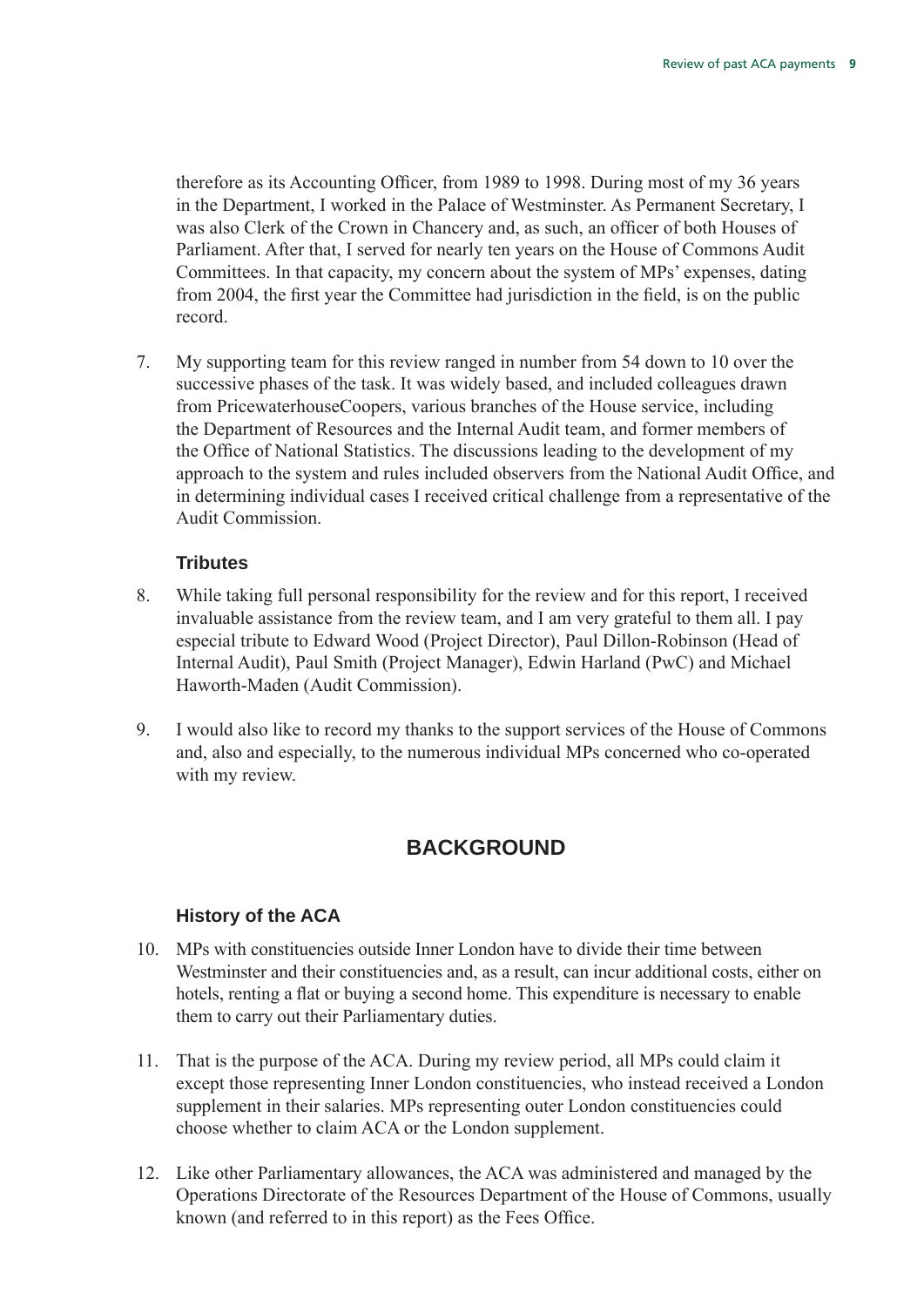- 13. The ACA was first introduced by Resolution of the House in 1971 to cover the reasonable additional costs of provincial MPs of staying either in London or their constituency, when engaged on Parliamentary duties. The Top Salaries Review Body had proposed that the allowance should take the form of a daily subsistence rate. The Government, however, proposed a scheme which reimbursed expenses within an annual limit.
- 14. This annual limit was at first set at £750, from 1 April 1972. Over the years, this maximum was increased in various ways and by various amounts. For the five years now under review, the maximum rates of ACA were:-

2004/05 – *£20,902*  2005/06 – *£21,634*  2006/07 – *£22,110* 2007/08 – *£23,086* 2008-09 – *£24,006*

- 15. In 1983, the ACA was exempted from income tax by section 28 of the Finance Act of that year, now embodied in section 292 of the Income Tax (Earnings and Pensions) Act 2003.
- 16. In 1985, the key step was taken of allowing the ACA to be used to help purchase second homes, as opposed to renting them or staying in hotels. MPs were advised that there was no reason why they should not claim mortgage interest payments against the ACA. Thereafter, the rules and practice gradually expanded the scope of this provision, so as to allow expenditure on such matters as mortgage increases to fund improvements, new mortgage products, and so on.
- 17. In its report of January 2008, the Senior Salaries Review Board noted (paragraphs 5.54-5) that "Although…we have received no substantive evidence of abuse, we are concerned that it is in the areas of ACA that the greatest scope for abuse is thought to exist…this element of the expenses regime gives rise to more problems and misunderstandings, both within and outside the House, than any other and a fuller review of the ACA might be appropriate".
- 18. In its judgment of May 2008 on the disclosure of information about the ACA requested under the Freedom of Information Act 2000 (Corporate Officer v. Information Commissioner and others, TLR 22 May 2008), the Divisional Court held that it was the "deep flaws in the [ACA] system identified by the [Information] Tribunal which had so convincingly established the necessity of full disclosure", tipping the balance against the interests of MPs in privacy and in favour of allowing public scrutiny.
- 19. Against this background, the MEC's own Review of Allowances recommended in June 2008 (HC 578-1) that the ACA should be adapted into an overnight expenses allowance, comprising a £19,600 maximum budget for accommodation (excluding furniture, household goods, and capital improvements) but operating on the basis of itemised reimbursement and a flat rate of £30 for daily subsistence. In its subsequent debate on the Review, on 3 July 2008, the House implicitly rejected this recommendation.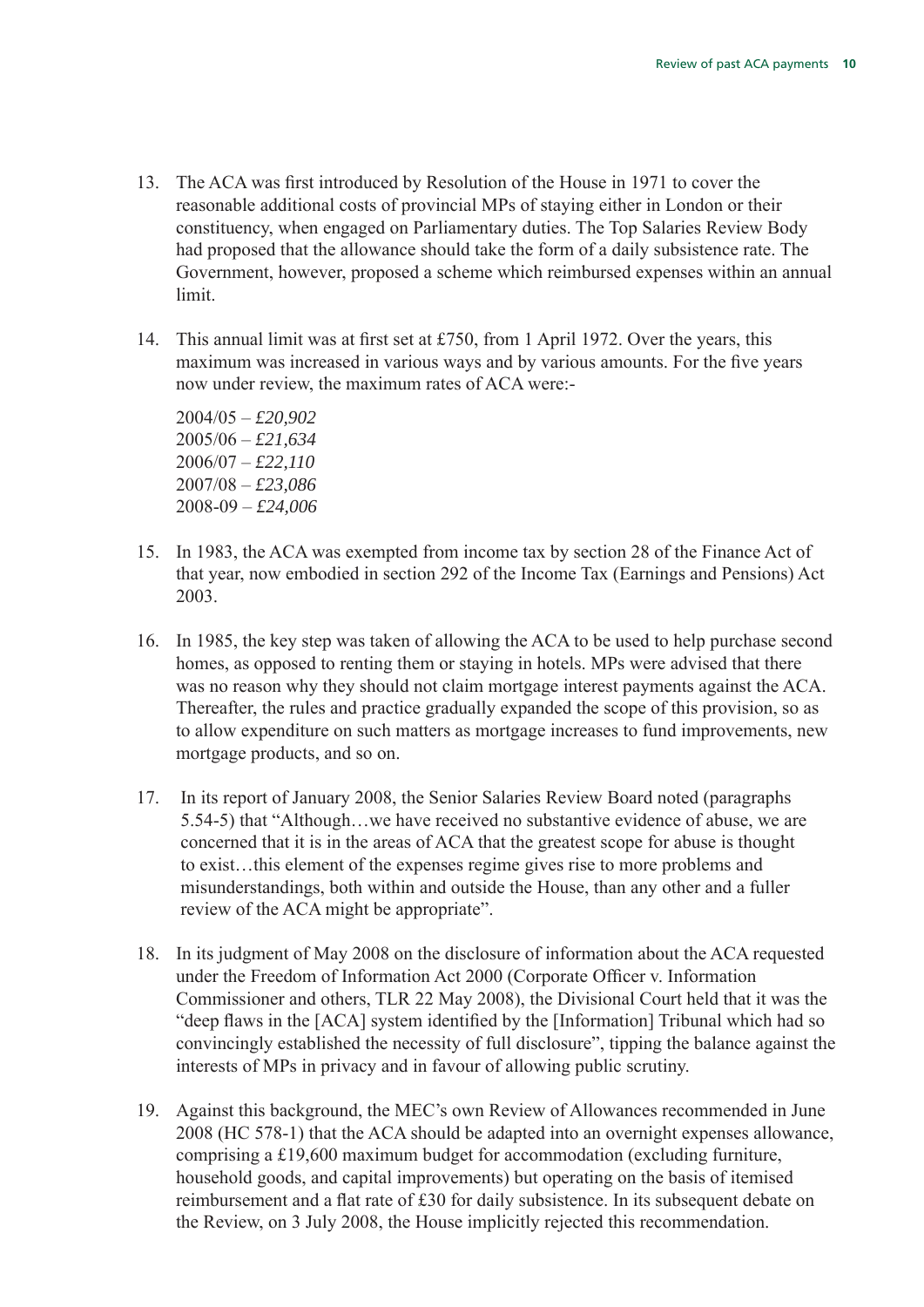- 20. More recently, however, on 20 May 2009, the MEC in effect reversed this decision and, on the recommendation of the Leader of the House, imposed immediate curbs on the ACA pending the conclusions of the then current further review of allowances by the Committee on Standards in Public Life (CSPL). But these curbs were not, of course, in force during my review period.
- 21. In July, the Parliamentary Standards Act 2009 was passed, to establish the Independent Parliamentary Standards Authority (IPSA), to set and manage the whole system of MPs' expenses and allowances in future.
- 22. On 4 November 2009, the CSPL made its report to the Prime Minister on MPs' Expenses and Allowances (Cm 7724), proposing a new framework of rules for this purpose. In January 2010, IPSA published its own consultation paper with a view to establishing the new system, if possible in time to take effect to coincide with the new Parliament to be elected this year.

#### **Usage of the ACA**

- 23. The MEC's Review of Allowances in June 2008 gave a useful snapshot of how the ACA was being used about half-way through the review period.
- 24. In 2006-07, 621 MPs were eligible for ACA, and 589 did in fact claim it. 415 MPs (70%) of those claimed for mortgage interest payments. 133 MPs (23%) claimed for rent and 12 MPs (2%) for hotels. 80% of claiming MPs registered their second home in London, the remaining 20% in their constituencies. 45% of claiming MPs claimed all or almost all the full allowance (then £22,110), and nearly two-thirds claimed over 90%. Of those who claimed, the average spend was £19,375 (88% of the maximum).

#### **Flaws of the system**

- 25. In May 2009, after the House had decided to accept the judgment of the Divisional Court that records of MPs' expenses could not be withheld under the Freedom of Information Act, but before its own planned release of 'redacted' versions of these records, the Daily Telegraph published voluminous and detailed stories of MPs' claims and payments, apparently sourced by someone with authorised access. This publication brought many of the key dealings of MPs with the ACA and other allowances into the public domain. There followed, and continues, widespread criticism of the way the system appears to have worked to the excessive and unjustified benefit of MPs.
- 26. This criticism has been recognised by the major changes already made last year and mentioned above, which will no doubt carry forward into greater changes to come, in the light of the CSPL report and the establishment of IPSA. The scene has thus changed considerably in recent months. However, during the period subject to this review, as both the Information Tribunal and the Divisional Court also found, there were 'deep flaws' in the whole ACA system. These included (a) the vagueness of the rules; (b) the weakness of the position occupied by the Fees Office in administering the allowance; (c) the lack of transparency; (d) the lack of audit; and (e) the special position of MPs as self-certifying the propriety of their own expenditure.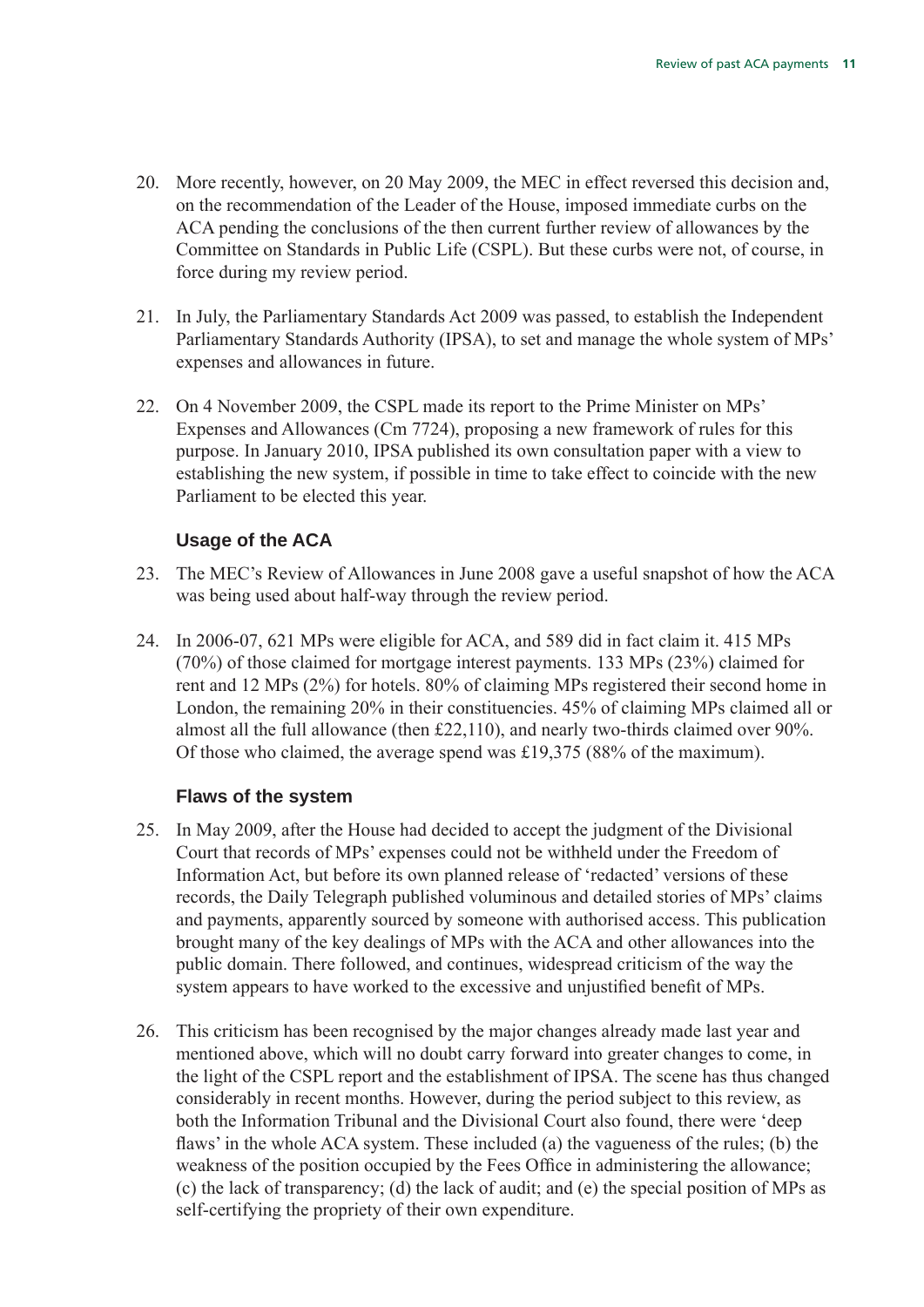#### *Position of the Fees Office*

- 27. The problems about the rules are dealt with in more detail below. Alongside those problems, the authority and legitimacy of the Fees Office was much less than seems to have been realised by most MPs at the time. These officials were not Civil Servants with an independent duty to, and accountability for, the public purse. They were servants of the House and, while of course supposed to observe and apply its rules, they were also in practice expected to do so in the ways most beneficial to the MPs whom they were there to serve. The CSPL report has spoken of a 'culture of deference', and my own view over the years, on the Audit Committee and conducting this review, has been that this expression is justified.
- 28. The Fees Office was therefore vulnerable to the influence of higher authorities in the House of Commons, from the Speaker down, and of individual MPs. In practice during most of the review period, these influences tended more towards looking after the immediate interests of MPs than to safeguarding propriety in public expenditure.

#### *Position of MPs*

- 29. But the problem went deeper than that. Throughout this period, alone across the entire public service, MPs were self-certifying as to the propriety of their own expenditure. They were both entitled and personally responsible for ensuring that the moneys they drew in allowances were properly spent for the purposes voted.
- 30. The Speaker's Introductions to successive Green Books confirmed this, stating that "Members themselves are responsible for ensuring that their use of allowances is above reproach". In spite of suggestions to the contrary in some of the same Introductions, it therefore seems doubtful how far the Fees Office actually had any effective function or authority beyond advising MPs how to use the ACA and other allowances. They did sometimes purport to reject doubtful claims, but just as often they paid them and then sought to persuade the MP, sometimes successfully and sometimes not, to change or withdraw the claim. In addition, the Fees Office operated an extremely generous system whereby over half the annual maximum of the ACA could be paid over without requiring the MP to provide any receipts at all.

#### *Lack of audit*

31. Another consequence of the sovereignty of individual MPs over their own use of the allowances was another unique feature, which was strongly defended during most of the review period. This was that there was no audit of any kind of the individual use by MPs of the ACA or any other Parliamentary allowance. Neither internal nor external auditors could 'go behind the Member's signature'. This was recognised by the National Audit Office. The Clerk of the House, as Accounting Officer, made clear in his Statement of Internal Control that he could not vouch for the use of MPs' allowances. Only last year did the House resolve to introduce a full audit system, and this is still in process of being implemented.

#### *Lack of transparency*

32. Moreover, as is well known, there was at the same time very limited transparency about the use made of all Parliamentary allowances. It was not until the judicial decisions of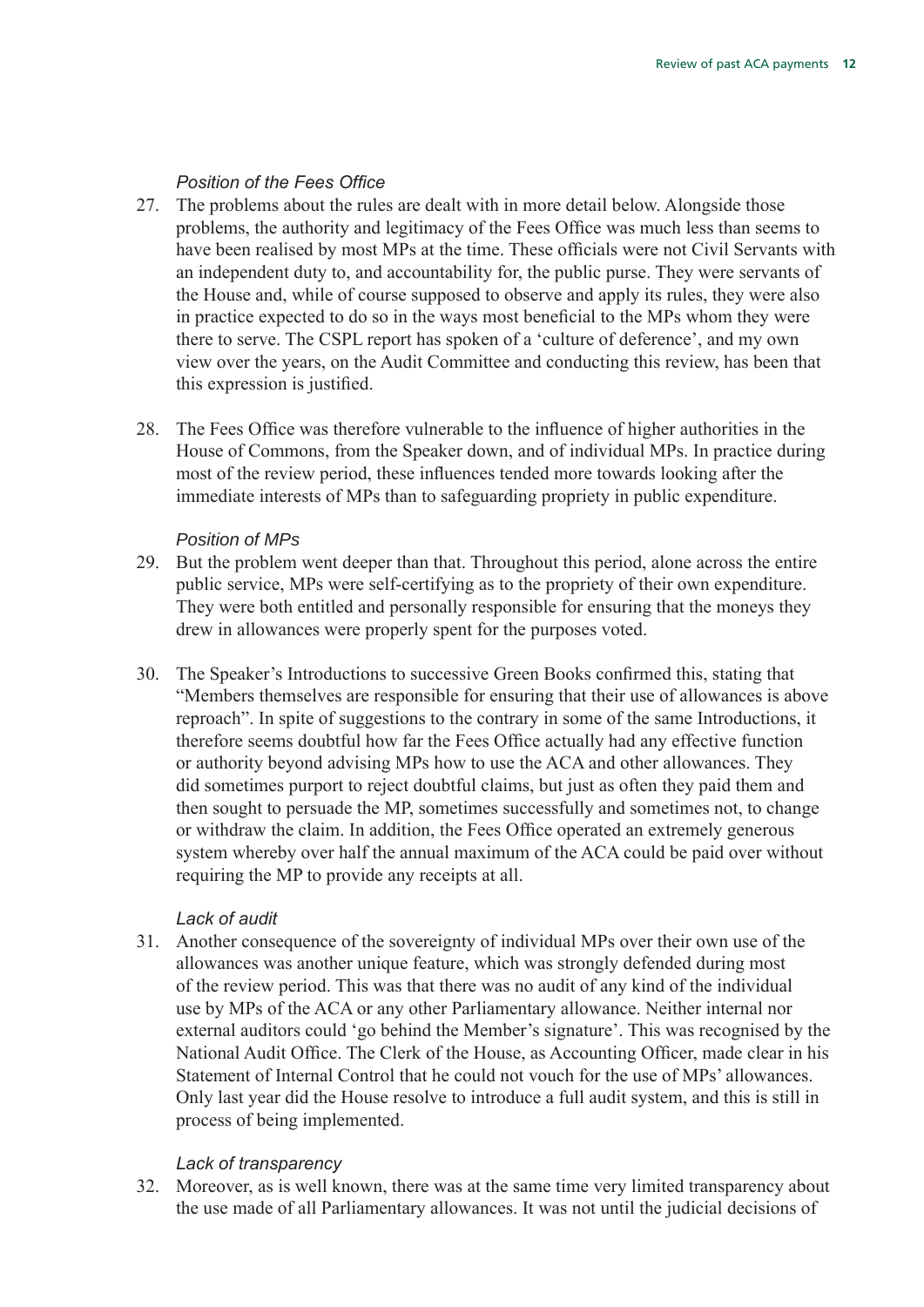2008 that the Freedom of Information Act began to allow more light on the way the system worked. This too was a further factor undermining the ACA system.

#### *Resulting effect*

- 33. In these circumstances, the inter-relationship of the Fees Office and the claimant MPs was symbiotic. Each influenced the other, with the overall result that the ACA was administered in a way that was far more generous than was envisaged or allowed by its own governing principles.
- 34. Thus, the fact that the Fees Office paid the ACA to MPs, and often explicitly endorsed and encouraged their claims, is of considerably less significance in legitimating ACA payments than seems to have been realised either at the time or since. And of course in those cases where the payments were made in breach of the rules in force at the time, as quite a number of them were, it cannot cure the consequent invalidity of the payments.

## **The task and the process**

#### **Approach and scope**

- 35. My remit required me to interpret the rules and standards in force during the review period, to apply them as so interpreted to every one of the payments of the ACA made during the review period, to determine which of these payments was valid and which of them invalid, and where appropriate to recommend repayment.
- 36. I have done my best to perform this task in strict accordance with my terms of reference, and with fairness to the public purse on the one hand, and to the 752 MPs and former MPs concerned on the other.

#### *No reflection on individual MPs' conduct or motives*

37. It is important to make it clear at the outset that my remit necessitates what amount to a series of objective quasi-judicial decisions on the validity of the payments made by the Fees Office. These decisions are essentially legal and not ethical, and impute no specific fault or blame. My conclusions and recommendations therefore imply no reflections on the conduct or motives of individual MPs. In so far as such issues arise, they are for others to judge. Where I have recommended repayment, the position is analogous to under-payments of tax or over-payments of social security benefits, where the citizen is liable to pay or repay regardless of his or her intent.

#### *Repayment recommended in full*

38. By the same token, once having determined an ACA payment to be invalid, I have in every case recommended that the MP who received it should repay it in full. This is on the basis that, by definition, the money should not have been disbursed, and ought to be restored to the public purse, which was its rightful owner throughout. Shortly before the completion of my main review, the MEC commissioned the Rt. Hon. Sir Paul Kennedy to decide appeals from MPs claiming special reasons why repayments should be remitted (see further paragraph 101 below).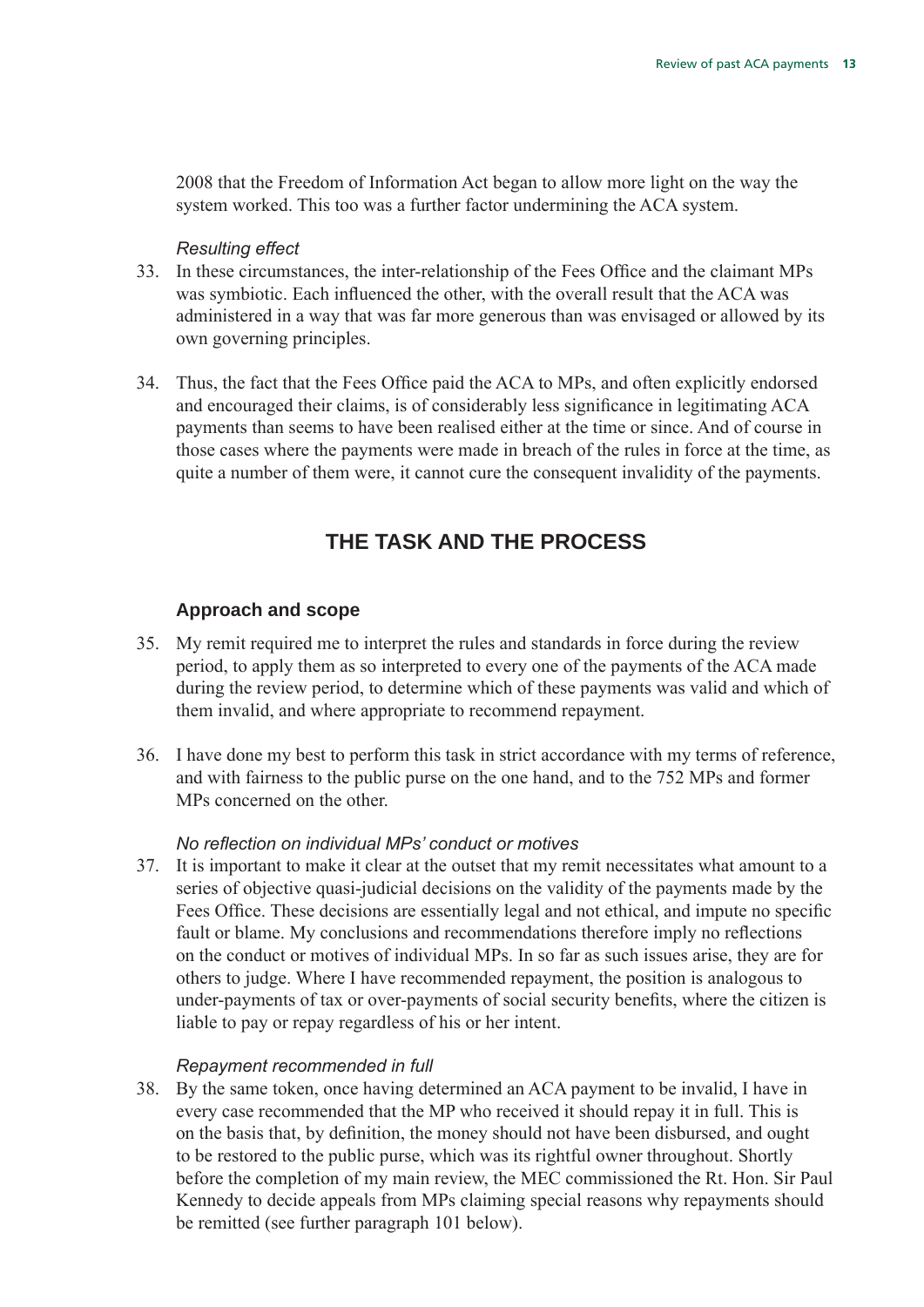#### *Irrelevance of overall expenditure*

39. An MP's overall expenditure of the ACA, or of any of the other Parliamentary allowances, was irrelevant to determining the validity or otherwise of the individual payments that he or she actually received, which is the task that my remit gives me. Several MPs have suggested to me that, because they did not claim up to the full annual limit of the ACA or other allowances, but could legitimately have done so, the invalid payments that they did receive are thereby in some way themselves legitimated. That argument seems plainly unfounded, since otherwise a single grossly improper payment for (say) £10,000 could be validated by the fact the MP receiving it made no other claim that year and could demonstrate after the event that he might have done so.

#### *Annuality of the ACA*

40. Another feature of the ACA that is relevant to the validity of payments is that it was and is granted and expended on an annual basis by reference to financial years. There was therefore no scope for carry-over between one year and the next. Under-claims in one year could not be used to off-set over-claims in another. Nor, of course, could the ACA be used for expenditure which was only payable under another Parliamentary allowance.

#### *Acceptance of ACA's main structure*

- 41. My terms of reference also carry another implication. Limiting my remit to the rules and standards in force at the time means that it is not open to me to question the main structure of the ACA, however questionable some aspects of it may appear in hindsight. Major examples were the power given to MPs to choose which home to designate as their main and which as their second home, and then to 'flip', ie change the designation, to suit their own convenience; allowing mortgages of very large houses; or financing MPs to rent or buy houses when they already owned quite sufficient accommodation in their private capacity. Nor was it within my remit to question the provision of the ACA to MPs who were also serving as senior Ministers and in that capacity enjoyed accommodation in 'grace and favour' residences.
- 42. Thus, while I can and must apply the internal rules of the ACA system properly, which means in some cases differently from the way they were applied at the time, I cannot retrospectively put right its wider structural defects. Nor do I thereby impliedly defend or condone them. Sorting them out is a task for the future, and will be dealt with, not by this review, but by IPSA, in light of the CSPL report. During my review period, they were plainly permitted by the rules of the allowance.

#### **Other investigations**

43. My terms of reference expressly excluded me from dealing with ACA payments where the MP concerned was under investigation before 20 July 2009 by the Parliamentary Commissioner for Standards, or at any stage by the Police. Because these investigations are conducted in confidence, mainly for the protection of the MPs concerned, I have not drawn attention to such issues where the investigation is or was still ongoing. I have also regarded issues previously dealt with by the Committee on Standards and Privileges as outside my remit, as having been already adjudicated by or on behalf of the House. I have equally not looked into issues of tax, and especially Capital Gains Tax, which are the province of HM Customs and Revenue.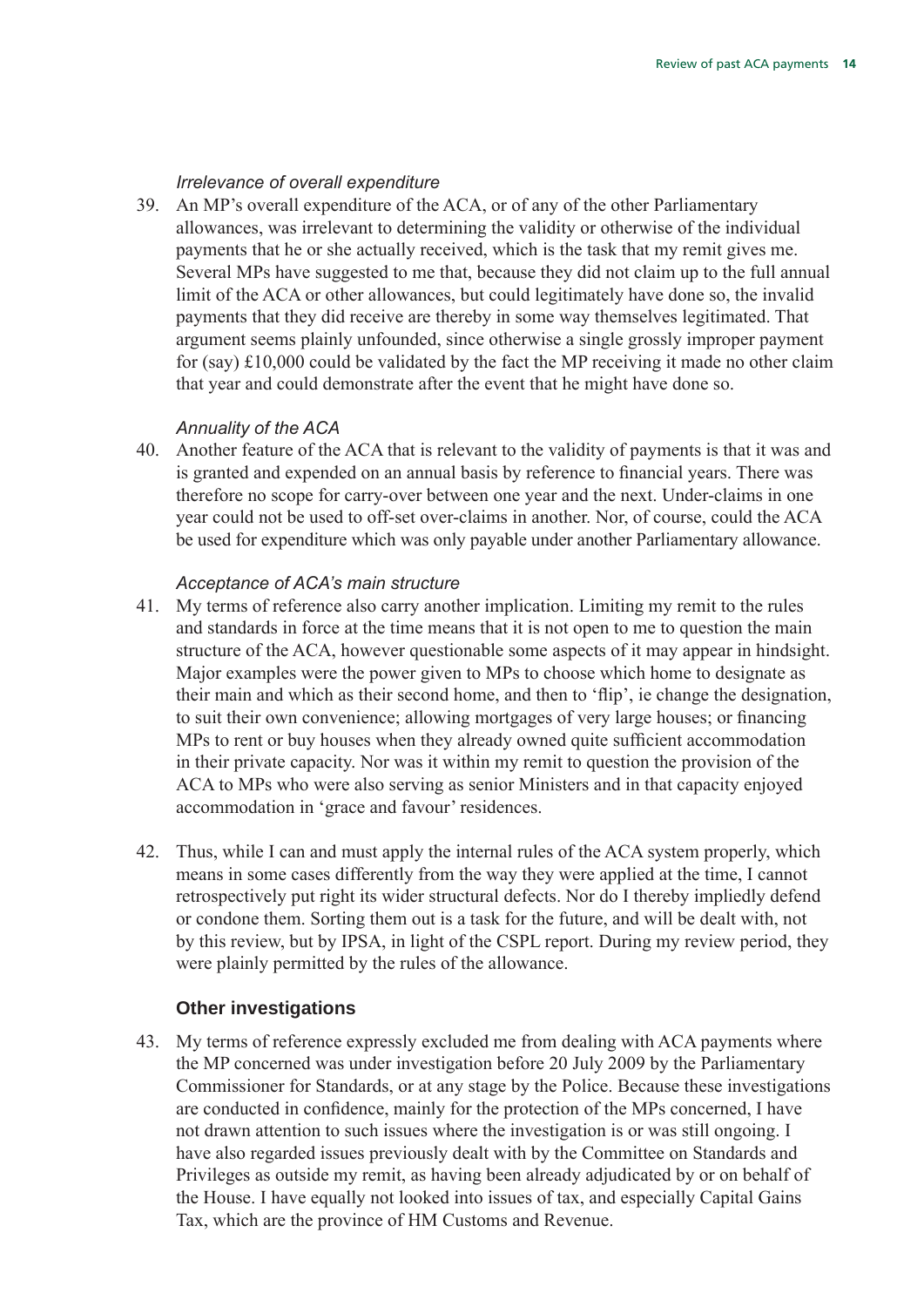44. Accordingly, where an MP had been referred to the Commissioner for Parliamentary Standards before the start of my review, or is or has been under investigation by the Police at any stage, the issue under investigation by the Commissioner or the Police has been automatically taken out of my jurisdiction. It is therefore important to register that, just because my review has not raised a particular ACA issue with an individual MP, sometimes with the result that my own conclusion is 'no issues' at all, it does not follow that those other regulatory authorities may not be looking into ACA issues of their own about that MP.

#### **Scale**

- 45. The scale of the review has been substantial, and this has accounted for the time it has taken, which was longer than at first hoped. The raw material in the Fees Office records for the five years in question included nearly 147,000 individual items of claim by 752 serving and former MPs. After the sifting process described below, some 2,345 individual items were put to me and my senior assistants for consideration. I personally considered every item put to every MP in the provisional stage, and all the items listed in the Annex to this report, which in the end included 665 overpayments recommended for repayment. However, the sheer bulk of the task, taken with its novelty and complexity, means that, although all practicable precautions have been taken, there remains a residual risk of errors.
- 46. The quality of the Fees Office's document management was very variable, and there are significant gaps and omissions in the records. That is one reason why it was essential for me to show my provisional conclusions to the MPs concerned, so as to give them a full opportunity to help me with any necessary corrections – as in many cases they did. I fully accept that MPs themselves could not fairly be expected to keep full records of every one of these transactions, however minor, especially after several years, but at least the process helped to minimise the risks of inaccuracy.
- 47. One particular challenge was not foreseen, and has complicated and delayed the process. It soon became clear that in many cases the Fees Office records did not include vital supporting evidence for what in the aggregate were payments of substantial sums of public money. The outstanding example is mortgage interest and rental statements, without which it is impossible to be sure that ACA payments were correct. There is therefore a large class of cases where the MPs concerned have had to be requested to produce (or re-produce) the evidence needed.

#### **Process**

48. The process followed in this review has been to sift the Fees Office records by defined stages, submitting every item to quality assurance, deleting non-issues and elevating the remaining issues to the next stage. This was done in accordance with criteria proposed by PwC and initially tested by an Assessment Panel composed of experts drawn from various internal and external quarters, including observers from the National Audit Office. The process of quality assurance and elevation continued until the issues remaining reached me for personal determination, in many cases with the help of my critical challenger from the Audit Commission.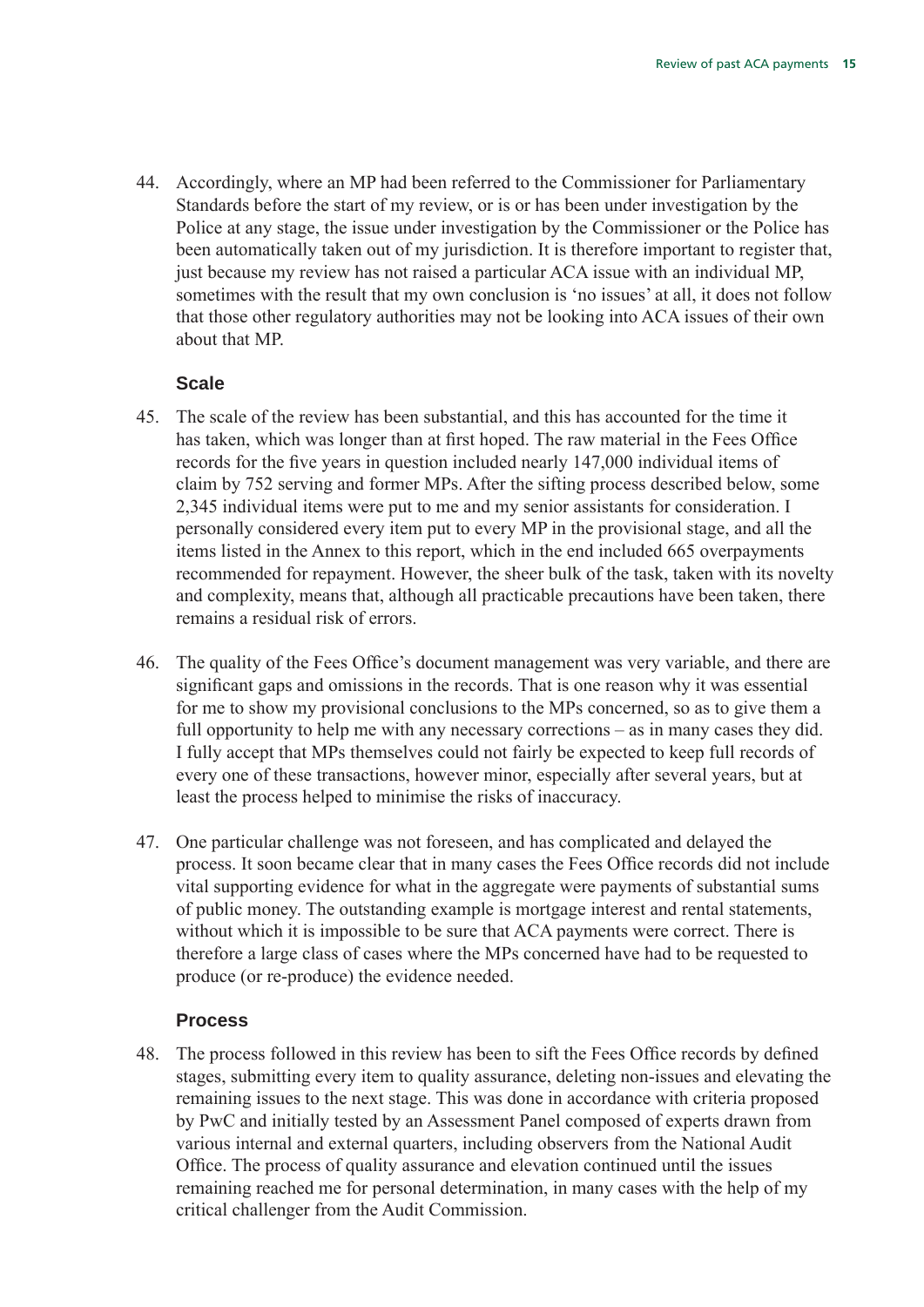- 49. Having formulated my provisional conclusions, I sent them on 12 October 2009 to every MP and former MP concerned, together with a covering letter and explanatory note, and invited their comments and representations within three weeks, that is by 2 November. Neither then nor at any stage have I purported to 'demand' repayments from MPs, which would have been beyond my remit and authority. In reply to my provisional conclusions, I and my team received a large number of comments and representations from MPs, together with many voluntary repayments, and also supporting evidence where I had suggested that it was required. I have personally considered all these comments and representations.
- 50. I sent all the MPs concerned advance notice of my final conclusions concerning each of them individually, as set out in the Annex to this report.

## **Interpretation of the rules**

#### **Nature of the task**

- 51. My remit requires me to apply the 'rules and standards in force at the time', ie during the review period of 1 April 2004 to 31 March 2009. For this purpose, I have had to interpret and determine what those rules and standards actually were at the relevant time.
- 52. This is by no means a straightforward task. As already mentioned, among the flaws in the whole system noted by the judicial authorities was that the rules governing the allowance were vague, incomplete and inadequate. Although some of them were straightforward enough, there were also gaps and tensions between their separate elements. These are difficult to reconcile, and this in turn complicates the task of interpreting and applying the rules.
- 53. However, as will be seen, my judgment is that one major strand of the rules and standards in force at the time was a requirement of propriety in the use of public money, that this requirement was not given full and effective weight in the administration of the ACA, and that this failure invalidated many payments.

#### **Elements of the rules**

54. To understand this, the rules and standards in force during the review period must be seen as a whole. They consisted of three elements: (a) the 'Green Book', which set out rules based on Resolutions of the House; (b) the practice of the Fees Office in interpreting and applying the rules; and (c) certain fundamental principles, also in the Green Book or otherwise approved by the House or the Speaker on its behalf, or contained in the Code of Conduct adopted by the House in 1995.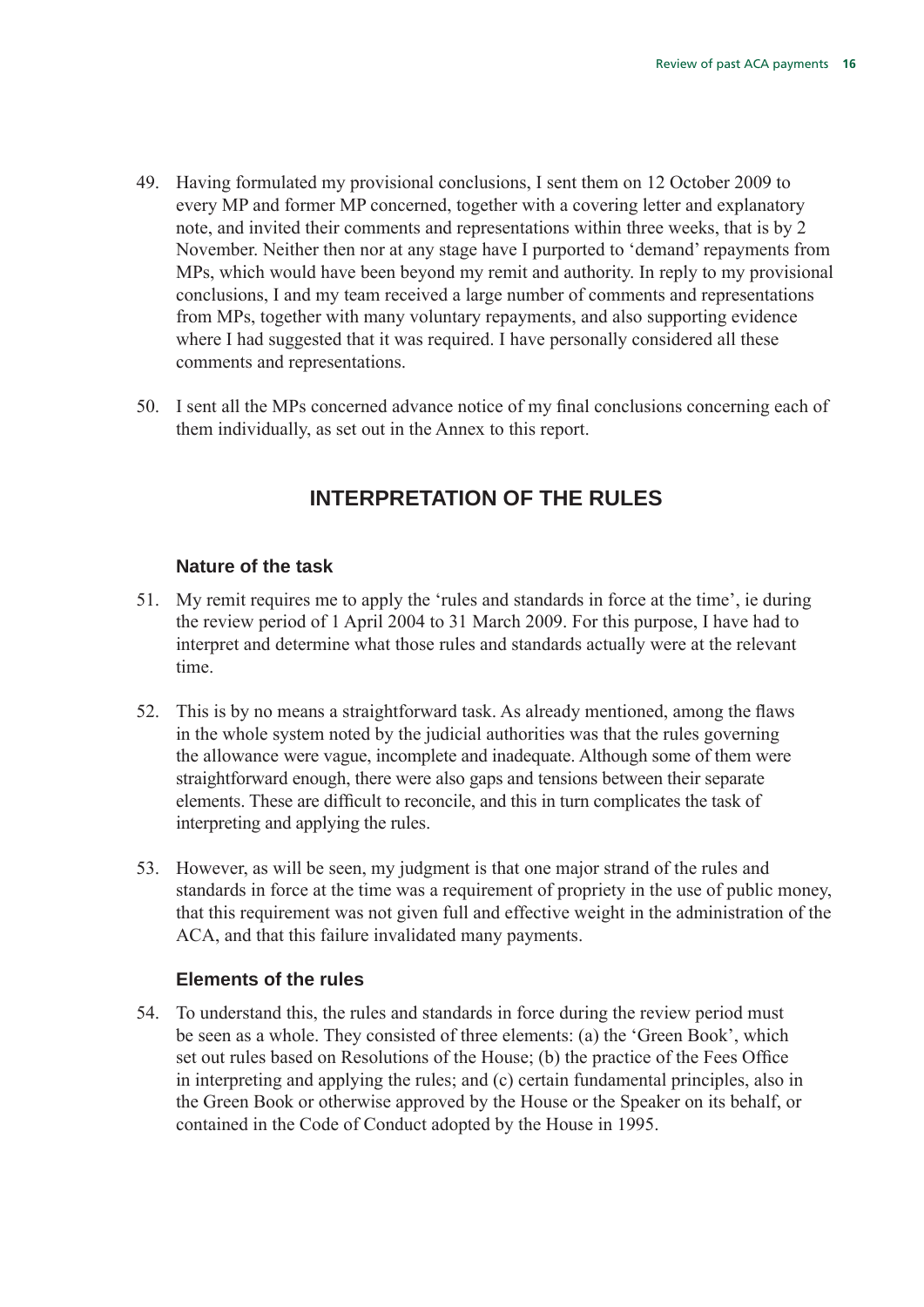#### **Green Book**

#### *Nature of the rules*

55. The Green Book set out a framework of more or less specific, though not exhaustive, rules under which the ACA, with the other Parliamentary allowances, was to be administered. Derived from Resolutions of the House, and amended and updated from time to time over the review period, these rules were clear enough as far as they went. But they did not cover the whole ground, and perhaps were not intended to; many of them have the appearance of general guidelines rather than a detailed code.

#### *Scope and purpose of the ACA*

56. However, the relevant section of the Green Book began with a provision which is basic to the interpretation of all branches of the rules. This defined the scope and purpose of the ACA as follows:- *"The allowance reimburses Members for expenses wholly, exclusively and necessarily incurred when staying away from their main UK residence for the purpose of performing Parliamentary duties. This excludes expenses that have been incurred for purely personal or political purposes"* (formulation of April 2005).

#### *Remaining provisions*

57. The remainder of the Green Book set out provisions under such headings as eligibility, documentation needed, allowable expenditure, definition of 'main home', and examples of expenditure allowable under ACA.

#### **Practice of the Fees Office**

58. The practice of the Fees Office supplemented the Green Book rules, in line with rulings and guidance from the House authorities. Thus, for example, as mentioned above, the Fees Office normally allowed claims of up to £250 a month for certain heads of expenditure, and up to £400 for food, without receipts (until 2008-09, when the limit for all heads was re-set at £25). It also applied, although MPs were never officially informed of it, the so-called 'John Lewis list' as a benchmark of acceptable cost for certain household purchases, above which claims were to be rejected. The Fees Office did reject some claims, but it operated under the disadvantages, and in the climate and culture, described above under the heading 'flaws of the system'.

#### **Fundamental principles**

59. At the same time as the Green Book rules and the practice of the Fees Office, the ACA system was also governed by overriding fundamental principles laid down by the House and its authorities, and published and available at all times to the Fees Office and MPs. Although general in character, they were an integral and binding element of the rules and standards in force throughout the review period.

#### *Necessity*

60. The most basic principle was the requirement, stated in the Green Book throughout and also derived from the Resolutions of the House, that all claims for ACA should be for expenses *'necessarily'* incurred in the performance of Parliamentary duties. When the Green Book was revised in July 2006, this was expanded to make the requirement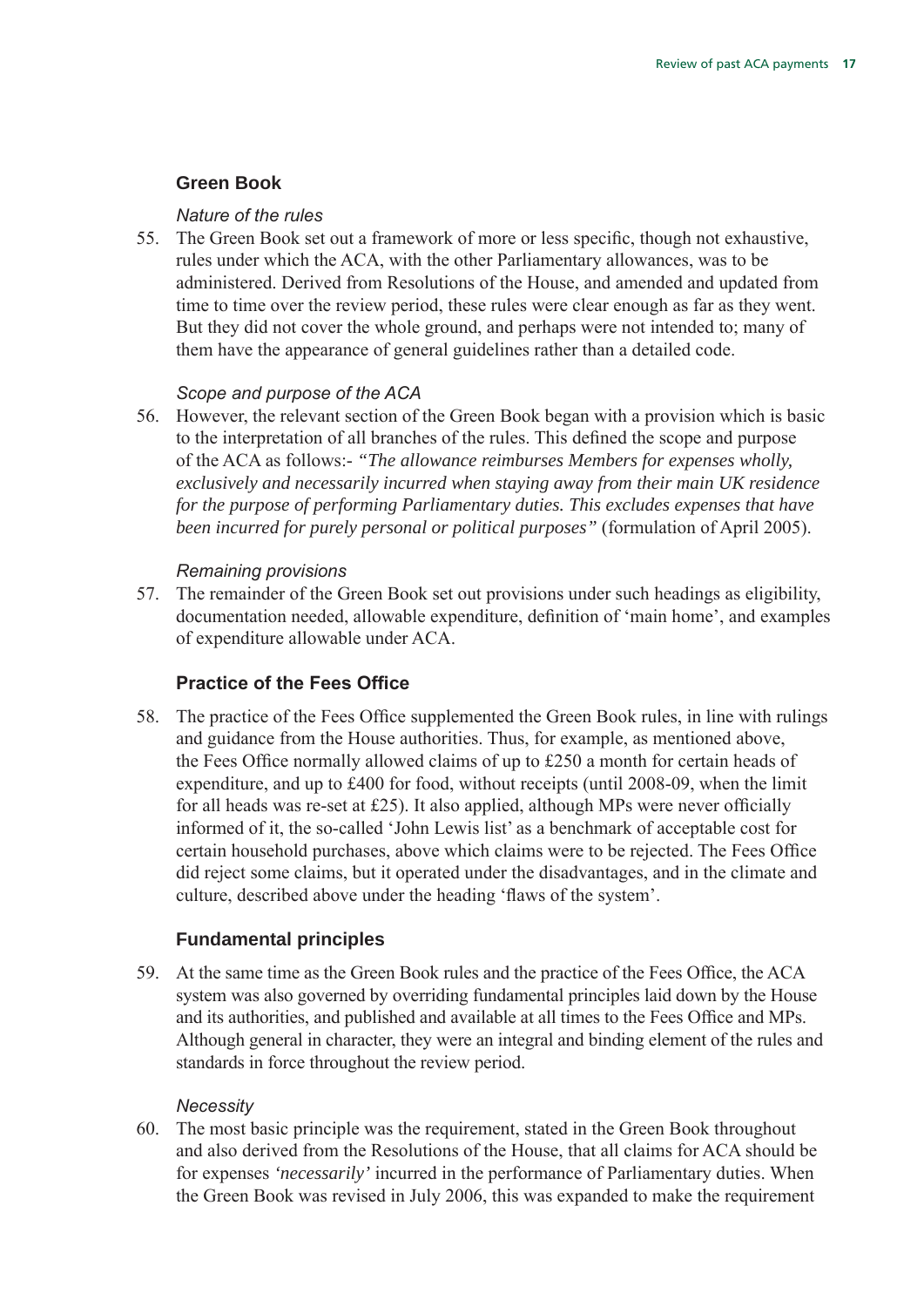that the expenses must have been '*wholly, exclusively* and necessarily' incurred in such performance. This extension is difficult to apply to accommodation, and I have not given it great weight. The requirement of necessity, however, is clearly relevant, applicable and binding. It implies, among other things, that the ACA was not to be used for any expenditure which was extravagant or luxurious.

#### *The Code of Conduct*

- 61. On 19 July 1995, the House passed a Resolution adopting a Code of Conduct for Members of Parliament. The Code has at all times since then required MPs to observe the 'Nolan' principles of conduct in public life. Among these, 'selflessness', 'accountability', 'honesty' and 'leadership' are plainly relevant to claiming and receiving Parliamentary allowances. The Code was undoubtedly intended to apply to MPs' conduct in relation to allowances, including as it did from the start provisions expressly referring to them.
- 62. The relevant Nolan principles in full are:-

*Selflessness. Holders of public office should take decisions solely in terms of the public interest. They should not do so in order to gain financial or other material benefits for themselves, their family or their friends.*

*Accountability. Holders of public office are accountable for their decisions and actions to the public and must submit themselves to whatever scrutiny is appropriate to their office.*

*Honesty. Holders of public office have a duty to declare any private interests relating to their public duties and to take steps to resolve any conflicts arising in a way that protects the public interest.*

*Leadership. Holders of public office should promote and support these principles by leadership and example.*

- 63. The Code of Conduct was re-issued twice, in May 2002 and July 2005. However, although the drafting and layout was altered on these occasions, the only relevant substantial amendment was to the article expressly about allowances (now Article 14). This had previously provided that "No improper use shall be made of any payment or allowance made to Members for public purposes and the administrative rules which apply to such payments must be strictly observed." In 2005, this was altered to provide that "Members shall at all times ensure that their use of expenses, allowances, facilities and services provided from the public purse is strictly in accordance with the rules laid down on these matters, and that they observe any limits placed by the House on the use of such expenses, allowances, facilities and services". As far as the ACA is concerned, this does not appear to have been a major change from the pre-2005 provision.
- 64. I am clear that the Code was a binding element in the rules and standards governing the ACA at all times after 1995. I am also clear that in practice the Code was given insufficient weight in the administration of the allowance.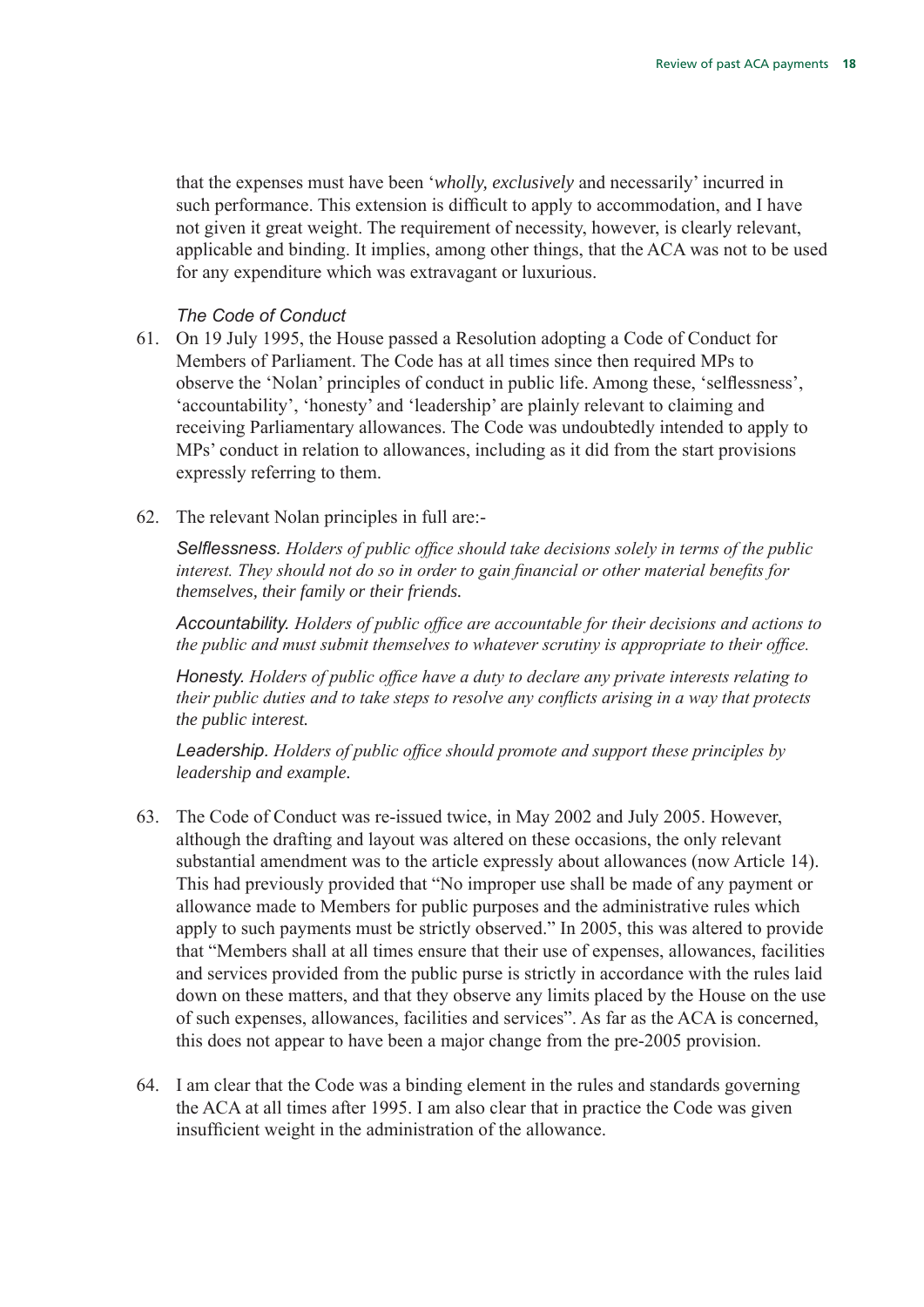#### *The Speaker's introduction*

65. Another source of fundamental principles was the Speaker's introduction to the Green Book. In particular, in all relevant editions up to 2006, he stated that *"Members themselves are responsible for ensuring that their use of allowances is above reproach"*. In July 2006, ie about half-way through the review period, this requirement was incorporated into the body of the Green Book but, in view of the Code of Conduct and the self-certifying power of MPs, it must be treated as having normative force throughout the review period. The Speaker also cautioned MPs to "seek advice in cases of doubt and read the Green Book with care".

#### *Further principles*

66. Also at the time of the July 2006 revision, a new section was introduced to the Green Book, headed "Principles". This provided as follows:-

*"You must ensure that arrangements for your ACA claims are above reproach and that there can be no grounds for a suggestion of misuse of public money. Members should bear in mind the need to obtain value for money from accommodation, goods or services funded from the allowances.*

 *You must avoid any arrangement which may give rise to an accusation that you are, or someone close to you is, obtaining an immediate benefit or subsidy from public funds or that public money is being diverted for the benefit of a political organisation."*

67. In the light of the previous and already operating principles, these additions appear only to have made explicit for convenience what was already implicit, and I therefore consider that they too formed a part of the fundamental principles in force throughout the review period.

#### *Summary of the fundamental principles*

- 68. In short, MPs were thus personally required to ensure, and it was the duty of the Fees Office to help them ensure, that their use of the ACA throughout the review period was:
	- a) necessary for the performance of their Parliamentary duties;
	- b) in accordance with the Nolan principles of selflessness, accountability, honesty and leadership;
	- c) strictly in accordance with the rules governing the allowance;
	- d) above reproach;
	- e) took account of the need to obtain value for money; and
	- f) avoided any appearance of benefit or subsidy to the MP or anyone close to him or her from public funds, or diversion of public money for the benefit of a political organisation.

#### **The requirement of propriety**

69. These principles, taken together, clearly amount to at least the same general requirement of propriety as the House of Commons itself rightly expects and enforces across government and the public sector. 'Propriety' here means the proper handling of public money, in the sense used by the Public Accounts Committee and the National Audit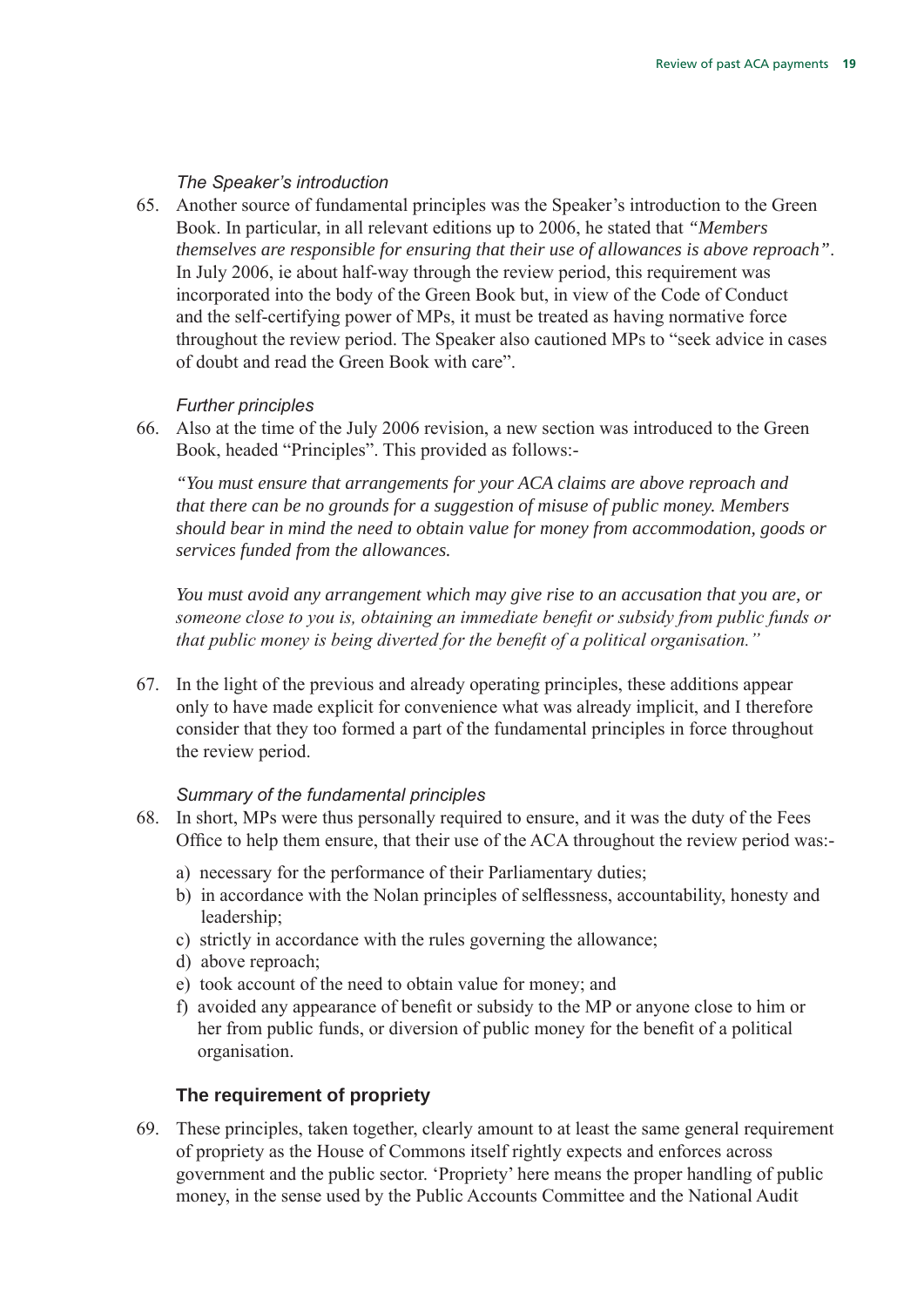Office (see, for example, *Propriety and Audit in the Public Sector*, Public Audit Forum, August 2001; and *Regularity, Propriety and Value for Money*, Treasury Officer of Accounts, November 2004). The accountable stewardship of public money is a primary obligation on all public servants, elected or appointed, and especially on those who can reasonably be expected to set an example in that respect. It is therefore not surprising that, in making the laws governing the ACA, the House of Commons subjected the grant of the allowance to the same conditions as apply to the use of taxpayer's money throughout the public service.

- 70. It followed from this that all ACA payments had to be compliant with the requirement of propriety, which carried with it, among other consequences, that they had to be within the defined scope and purpose of the allowance. And it followed in turn from this that the ACA was never to be available as a supplementary source of income. It could only be properly paid as a support for specific and proportionate expenditure on accommodation needed for the performance of Parliamentary duties.
- 71. Payments by the Fees Office that contravened these requirements were therefore made in breach of the rules and standards that were in force at the time, published and available for inspection. To hold such payments invalid is not to impose a new rule retrospectively. It is simply to apply *now* the rules that were properly in force *then* but were overlooked or misunderstood at the time. The fact that the Fees Office and selfcertifying MPs acted in apparent ignorance of the true rules applicable in these cases is regrettable, but cannot cure the invalidity of the payments.
- 72. It is important to underline this point, because MPs who drew the ACA tend to assert, doubtless in good faith, that because their claims were granted, and even expressly endorsed and encouraged, by the Fees Office, the payments they received were within the rules and must therefore have been valid.
- 73. In any event that would not follow, but it especially does not follow in these circumstances, where the rules were so vague, the Fees Office was so weakly placed to enforce them, and MPs were themselves the self-certifying and responsible guardians of those funds as well as their recipients. Of course the words and actions of the Fees Office might well constitute a defence against charges of deliberate abuse by the MPs concerned. But that is an issue separate from the validity or otherwise of the payments and not for this review.

# **Application of the rules**

74. Against this background, most of the individual ACA payments made by the Fees Office to MPs during the review period appear in fact to have been valid. However, a considerable number of them either (a) could not initially be judged valid or invalid, because they were not supported by sufficient evidence, as required by the Green Book; or (b) had to be judged invalid because they breached specific Green Book rules; or (c) had to be judged invalid because they significantly breached the vital requirement of propriety.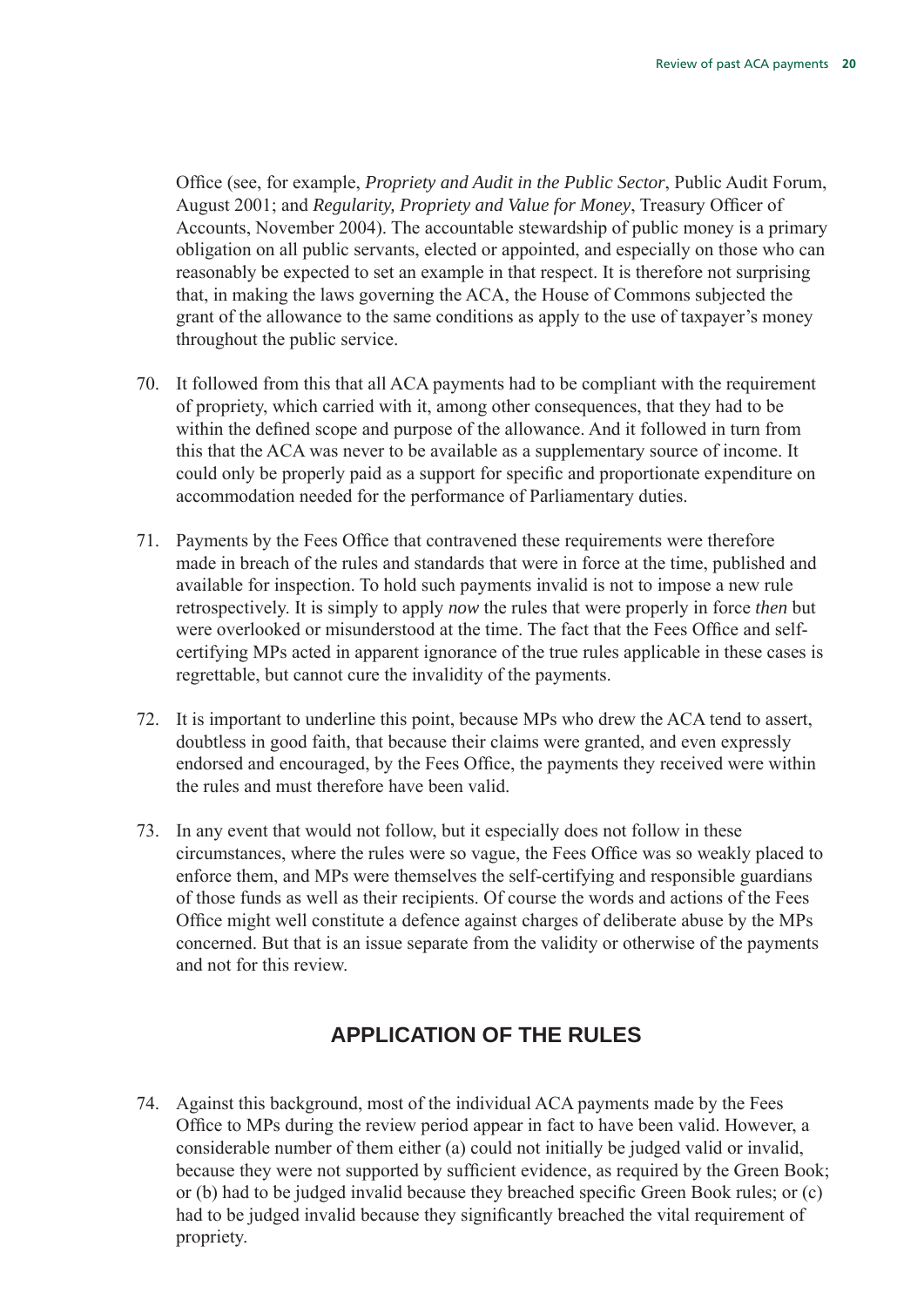#### **Insufficient evidence**

- 75. The most important single class of evidence to support ACA payments is mortgage interest statements. These statements are essential to support what were cumulatively substantial payments from the public purse, and their production was and is an explicit requirement of the Green Book. Other similar types of essential supporting evidence include rental statements and completion statements on sales and purchases of houses and flats. ACA payments made in such cases cannot be regarded as valid unless and until these essential records are supplied. Bank statements or other secondary evidence are insufficient for this purpose. MPs who did not produce these records at the time, or where the records for whatever reason could not be found in the Fees Office's files, have therefore been requested to produce (or re-produce) them now. Most of the MPs concerned have now done so. Where they did so in time before the completion of this report, the resulting position has been calculated and the MPs concerned have been listed either as having no issues or recommended to make any repayments apparently due.
- 76. In fairness to the MPs concerned, it was important to allow them a reasonable amount of time to obtain the records from their mortgagees, landlords, etc. However, that time has now been allowed. In the few cases where even now an MP has been unwilling or unable to produce such records, then in the absence of special and exceptional reasons to the contrary, my recommendation is that the payments concerned should in default be determined to be invalid, and the MP should repay the whole of the allowance. In determining whether there are such special and exceptional reasons, I have had to make a discretionary judgement, taking a pre-determined list of relevant factors into account.
- 77. More broadly, however, it would be neither reasonable nor realistic to require supporting evidence in all cases, however minor, given the multiplicity of claims and the lapse of time since much of the review period. I accordingly decided, for the purposes of this review, not to go behind the practice of the Fees Office before 2008-09 of not requiring receipts for a variety of expenditures less than £250 a month, and £400 in the case of food. However, where subsequent claims or other evidence suggest that such earlier payments may have been materially incorrect (as has happened in a number of cases following the change to a £25 limit in 2008-09), I have requested that evidence should be provided to substantiate the earlier payments.
- 78. In addition, on a *de minimis* basis, I have not requested further supporting evidence for single payments before 2008-09 of less than £1,000 not forming part of a larger pattern, and where there is no other reason to doubt the validity of the payment. This implies no judgment about the validity of the payments concerned, but merely a recognition that it would not now be a proportionate use of public resources to pursue the evidence for such payments further.

#### **Breach of specific rules**

79. Where a payment made by the Fees Office was incorrect on the face of it, by reference to specific rules in the Green Book, I have determined it to have been invalid and recommended the MP who received it to repay the amount involved. Many MPs have already done so.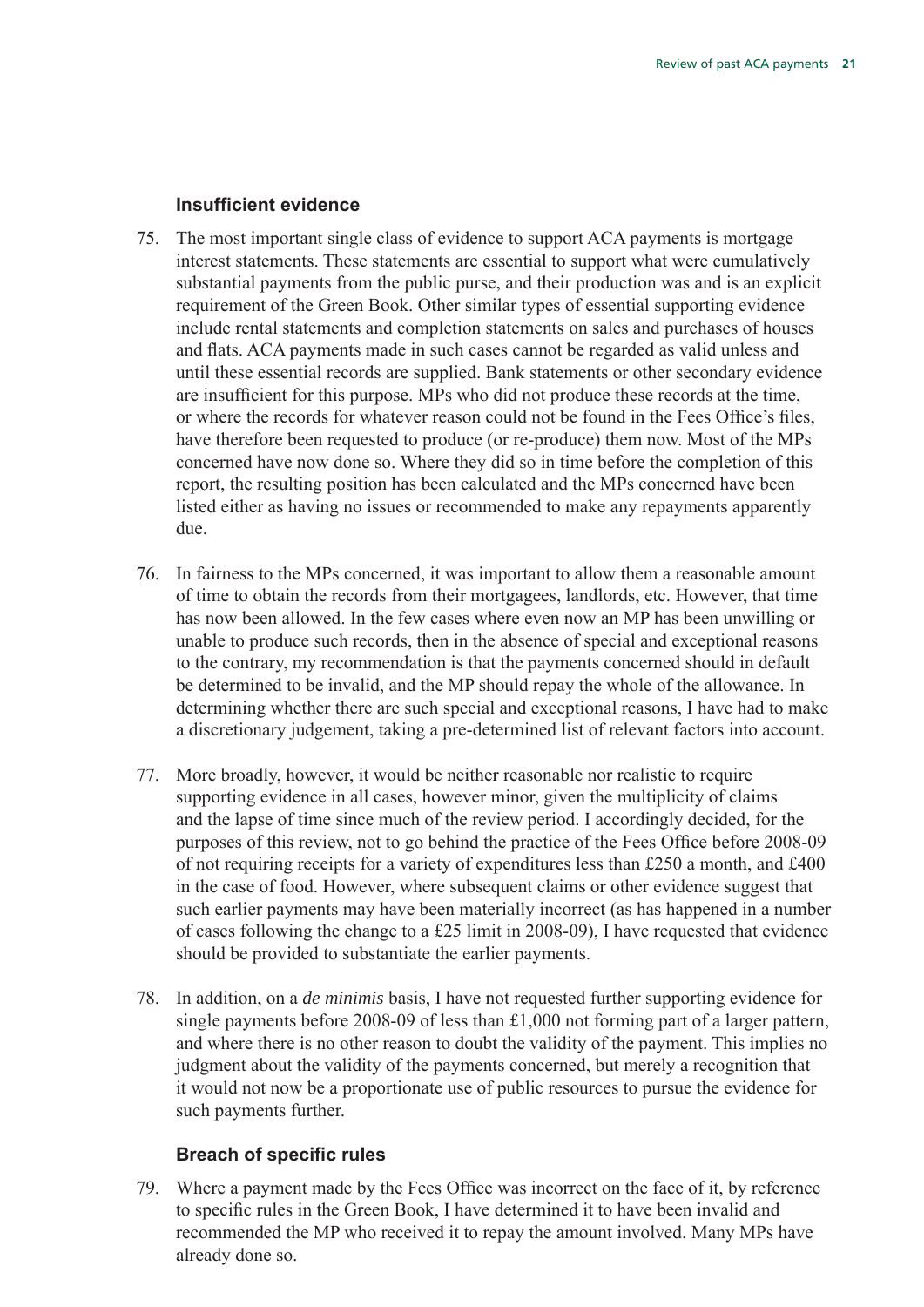- 80. However, here too and on the same basis, certain *de minimis* exceptions have also been allowed. These are:
	- a) single payments of less than £100, erroneous under the Green Book rules, but not cumulative with others forming part of a larger connected pattern; and
	- b) standing charges for utilities, council tax, etc. (but not more significant items like mortgage interest statements) mistakenly claimed during the Dissolution in 2005.

#### **Breach of principles**

81. Where a decision or practice of the Fees Office was significantly contrary to the fundamental principles set out in the rules or the Code of Conduct, I have determined the payment made to have been invalid, for the reasons explained above, and recommended the MP concerned to repay the amount involved. Many have already done so.

#### *Disproportionate payments for secondary items*

- 82. One frequent example of this was the regular failure of the Fees Office to apply proper limits to disproportionate claims. The defined scope and purpose of the ACA, taken with the requirement of propriety, entailed throughout that, for purposes legitimate in themselves but secondary to the central aim of providing accommodation, limits must be regarded as having been in place to prevent disproportionate and unnecessary expenditure from the public purse. The failure to apply these limits amounted, in effect, to treating the ACA as a supplementary source of income, and not as what it properly was, namely an allowance for specific and proportionate purposes.
- 83. In some areas, such as household furniture and equipment (as mentioned above), the Fees Office did in fact usually impose such limits. In others they failed to do so, at least consistently, and in these areas my review has had to establish the limits which must be taken, in compliance with the rules then in force, to have been in place at the time for certain recurring heads of subordinate expenditure. Two cases especially in point are cleaning and garden maintenance.

#### *Cleaning*

84. On this basis, I have regarded payments for cleaning in the second home as acceptable up to £2,000 a year, but beyond that I have held them to have been disproportionate and therefore invalid, and recommended them to be repaid. (It may be worth noting that 93% of those MPs who claimed cleaning costs at all in fact stayed within that limit.) Of course there was nothing to stop MPs spending more than £2,000 a year on cleaning. However, given the purpose and amount of the ACA, it does not seem appropriate for them to have expected to be reimbursed for doing so at public expense.

#### *Garden maintenance*

85. Similarly, I have regarded payments of up to £1,000 a year as having been acceptable for garden maintenance, but above that limit as invalid and recommended them to be repaid.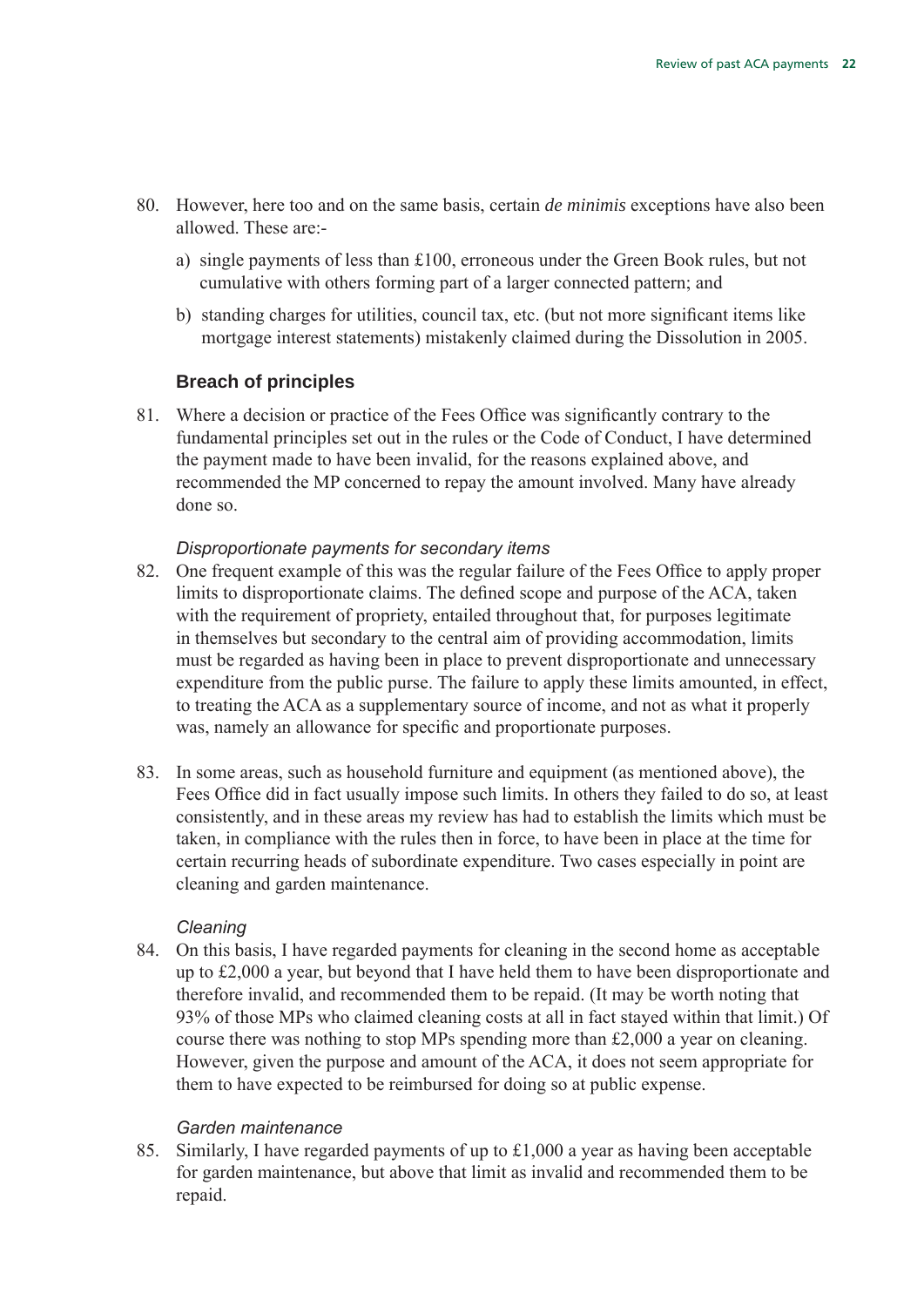

#### **CLEANING**

Over the period of the review, 93% of MPs who made claims for cleaning had an average annual claim value of less than £2,000 per annum. Therefore 1 in 14 MPs claimed over £2,000 per annum, a total of 41 of the 574 who claimed for cleaning.

It is noteworthy that total claims for cleaning fell significantly in 2008/09, in comparison with earlier years, as demonstrated in the chart above.

#### *Conflicted transactions*

- 86. Where an MP used the ACA to enter into a conflicted transaction, for example by buying or renting a second home from a close relative, a company in which he or she had shares, or a close associate such as an employee, I have regarded the transaction as tainted and the whole payment accordingly invalid. There were only seven of these cases, but they exercised me considerably. In the end I decided that in all of them, as in all other cases where I judged the payments invalid, I should recommend that the whole allowance should be repaid.
- 87. An alternative view could be that, even where a transaction is tainted by a conflict of interest, it should be accepted as a proper expenditure of public funds if the MP concerned can prove that (a) the transaction was effected at arms' length, typically on the basis of an independent valuation; (b) it was openly disclosed to the Fees Office at the time; (c) the public purse has not suffered; and (d) no third party has improperly benefited.
- 88. I accept that this is an arguable view, although if it were adopted the burden of proof would be considerable. I have nevertheless come down on the side of recommending the more rigorous view, mainly because the House of Commons, which is the national guardian of public funds, should surely regard itself as held to the highest standards of propriety and example in its Members' own dealings with taxpayers' money. The reputational considerations here seem crucial, in light of the Nolan principles mentioned above.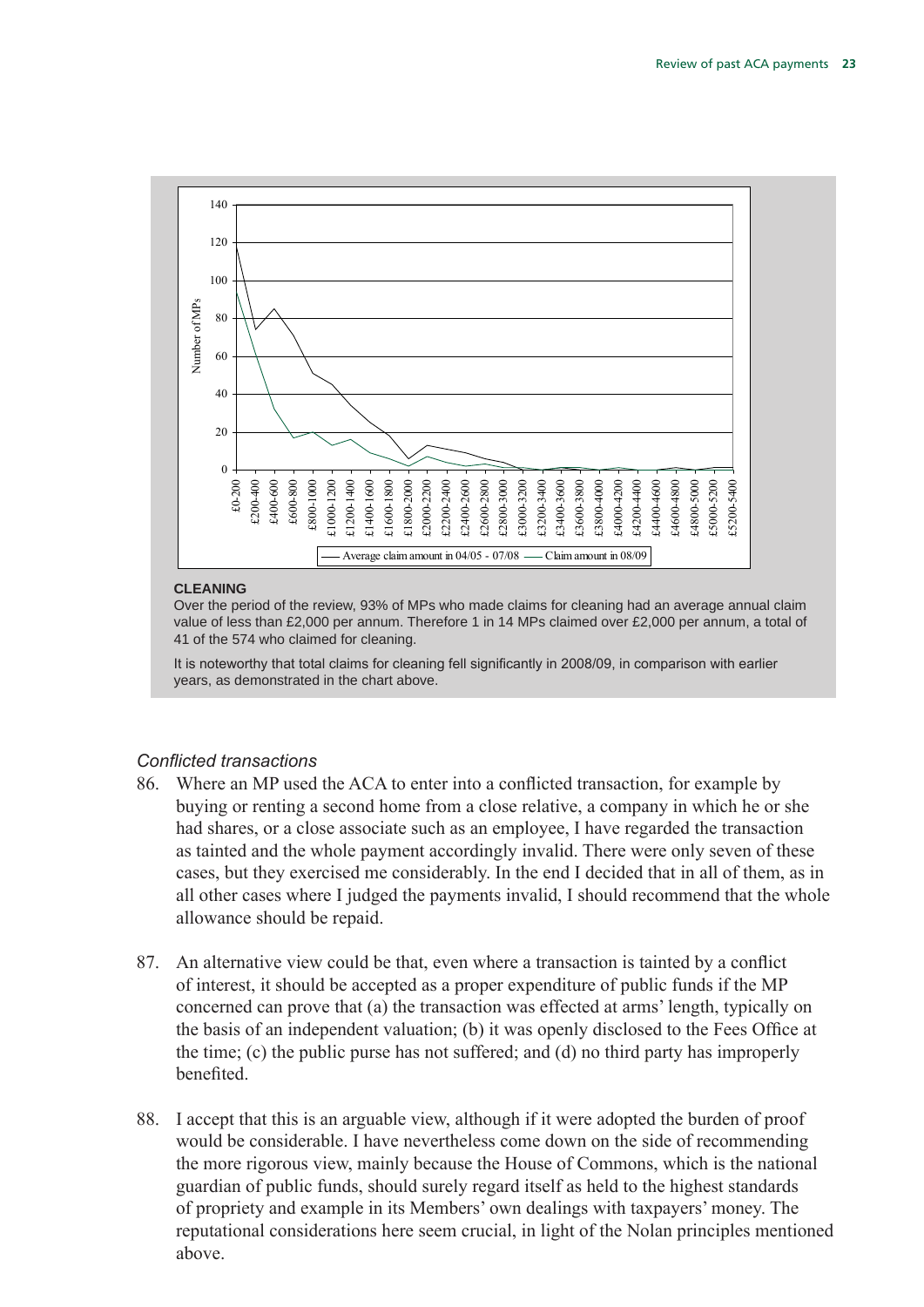## **Individual conclusions and recommendations**

- 89. My conclusions and recommendations about each of the 752 MPs and former MPs concerned are set out, in alphabetical order, in the Annex to this report.
- 90. In every case where an MP made comments or representations on my conclusions at the provisional stage, I have considered them and taken them into account in reaching my final conclusions, in many cases making significant changes.
- 91. My conclusions are set out in a standard format. Under the name of each MP or former MP, I have recorded either 'no issues' or a statement of the payments in respect of which I conclude that the MP should either make a repayment or should provide supporting evidence.
- 92. Where an MP is described as having 'no issues', it means that my review has raised no issues about the validity of ACA payments made to him or her during the review period. As mentioned above, this does *not* mean that he or she may not have ACA issues that are or were under investigation by the Parliamentary Commissioner for Standards before 20 July 2009, or by the Police at any stage, or tax issues to be dealt with by HM Customs and Revenue.
- 93. Where I have concluded that a repayment is due, I have also set out the amount of any repayment that the MP concerned has already made since 1 April 2009 (the end of the review period), together with the resulting balance that the MP is recommended to repay. As far as practicable, the Annex takes account of repayments received up to and including 1 February 2010. Many MPs made repayments between 1 April and 12 October 2009 (when I sent out my provisional findings to most of the MPs concerned) which were not specifically assignable to over-payments which this review has identified. Where appropriate, these repayments have been set-off against repayments recommended by this report. In some cases, MPs had already repaid more than the amount that I subsequently concluded they were required to, leaving a balance of nothing further to be repaid. The recovery of such over-payments will be a matter for the MPs concerned to raise with the Fees Office. In a few cases, MPs have requested that their repayments should not be recorded here, and in these cases I have entered a nil return for repayments.
- 94. As far as practicable, the Annex also takes account of mortgage interest statements and other supporting evidence, with their implications for possible repayment, received up to and including Friday 29 January 2010.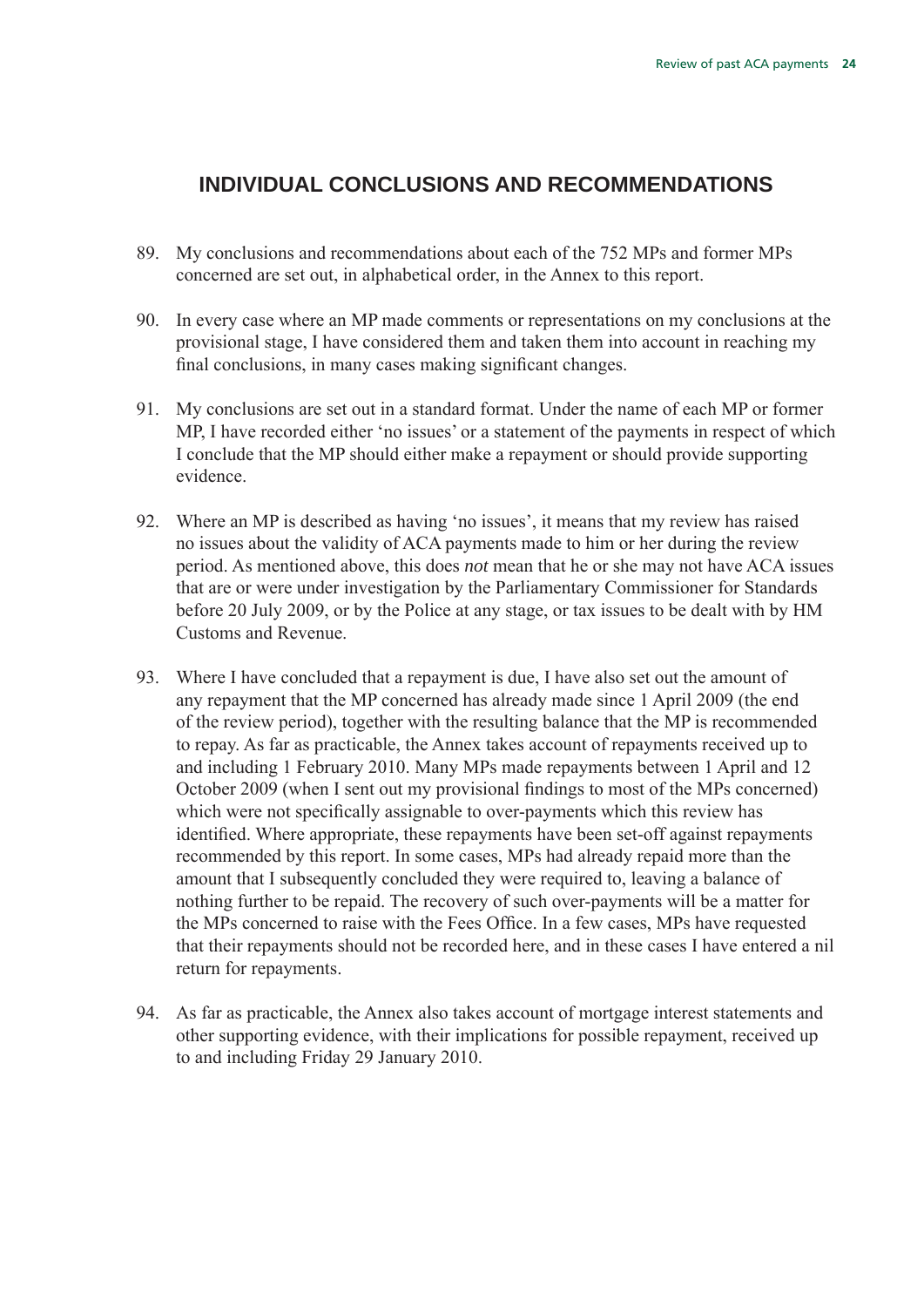# **The broad result**

- 95. The broad picture that emerges from the review is as follows.
- 96. Over the five years of the review period, about £55.5m. was paid out to MPs under the ACA. An additional £2.5m. claimed by MPs was rejected by the Fees Office. Of that £55.5m. paid out, about £11m. (20%) was initially called in question by the review. Of that £11m., around £9.5m. (86%) required validating by supporting evidence that should have been provided at the time. Only just under £1.5m. (14%) was provisionally recommended for repayment.
- 97. At this final stage, a total of just over £1.3m. has been recommended for repayment by 390 MPs. At the date of this report, almost £800,000 has been repaid since 1 April 2009, although this includes some repayments in excess of my recommendations.

| <b>ISSUES AND AMOUNTS RECOMMENDED FOR REPAYMENT, BY ACA CATEGORY</b> |                         |                                           |  |
|----------------------------------------------------------------------|-------------------------|-------------------------------------------|--|
| <b>Category</b>                                                      | <b>Number of Issues</b> | <b>Recommended Repayment Amount £'000</b> |  |
| <b>Hotel Stays</b>                                                   | 7                       | £4                                        |  |
| Mortgage/Rent                                                        | 208                     | £711                                      |  |
| Food                                                                 | 12                      | £12                                       |  |
| <b>Utilities</b>                                                     | 30                      | £10                                       |  |
| Council Tax / Rates                                                  | 59                      | £35                                       |  |
| Telephone & telecommunications                                       | 35                      | £23                                       |  |
| Cleaning                                                             | 56                      | £105                                      |  |
| Service / Maintenance                                                | 52                      | £81                                       |  |
| Repairs / Insurance / Security                                       | 24                      | £73                                       |  |
| Other                                                                | 182                     | £252                                      |  |
| <b>Total</b>                                                         | 665                     | £1,305                                    |  |

- 98. Out of that approximately £1.3m. recommended for repayment, £163,000 (12%) was spent on gardening claims over £1,000 a year, £105,000 (8%) on cleaning claims over £2,000 a year, £152,000 (12%) on duplicate claims and £515,000 (39%) on other overpayments, mainly mortgage interest and rental payments.
- 99. Out of the 752 MPs and former MPs concerned, 360 (48%) in the end presented no issues for the review, and have been informed accordingly. That left 392 (52%) who have been recommended to make repayments of some amount. It must be emphasised that many MPs requested to make repayments had already done so since April 2009, or did so after receiving my provisional conclusions.
- 100. The highest single repayment recommended is just under £65,000, and two other MPs are recommended to repay more than £40,000 each. 56 MPs have been recommended to